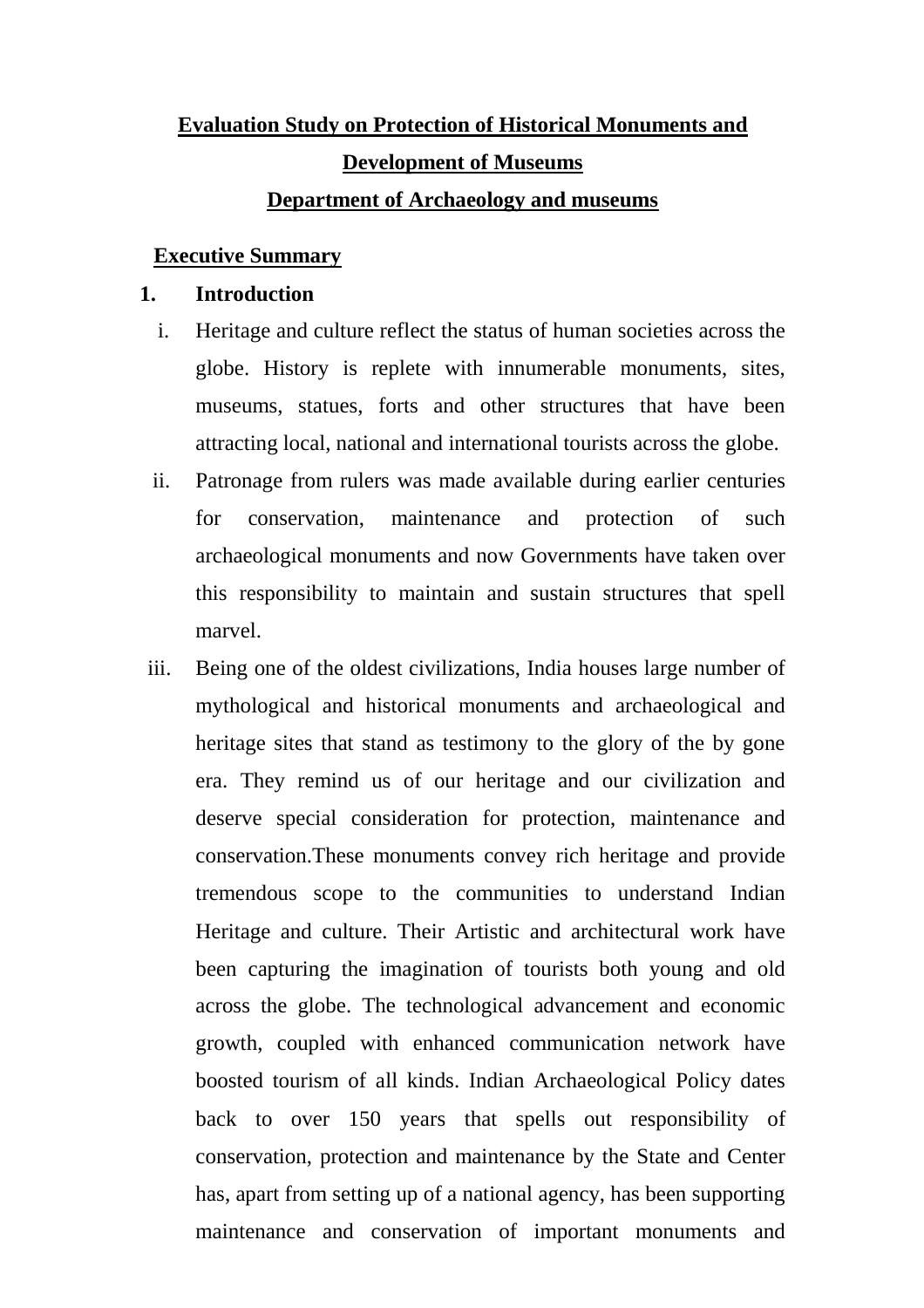archaeological sites and museums in all the states of the country. The Archaeological Survey of India (ASI) is vested with responsibility of identification, documentation, conservation, maintenance and management of such heritage sites and monuments.

Karnataka is among most popular state in the country for heritage sites and monuments. It is home to 608 of the 3600 centrally protected monuments in India; The State Directorate of Archaeology and Museums protects an additional 758 monuments and another estimated 25,000 monuments are identified Constitution of an exclusive Department for this purpose in 1885 paved way for consolidation of earlier efforts made under the patronage of rulers of the time In recent years the State isattracting large number of tourists-both national and international, who frequent well known tourist destinations comprising World heritage centers, historical locations like Chalukya, Rashtrakuta-Dynasty, Kadamba-Dynasty, Deccan Sultanate Rattas, Forts, Places of worship such as Jain Basadis, Buddhist temples, Shiva temples, Shakti Sthal & Temple tanks (Pushkarnis). The Tourism Department also is promoting tourism by educating prospective visitors about the heritage and culture of the state.

v. The Karnataka Archaeology Department (KAD) is vested with the task of identification of new monuments and sites, and their conservation and maintenance. The GOK has a policy for conservation of such monuments by allocating resources and also by drawing upon assistance from other sources and GOI. Public Private Partnership in conservation and maintenance also is gaining momentum.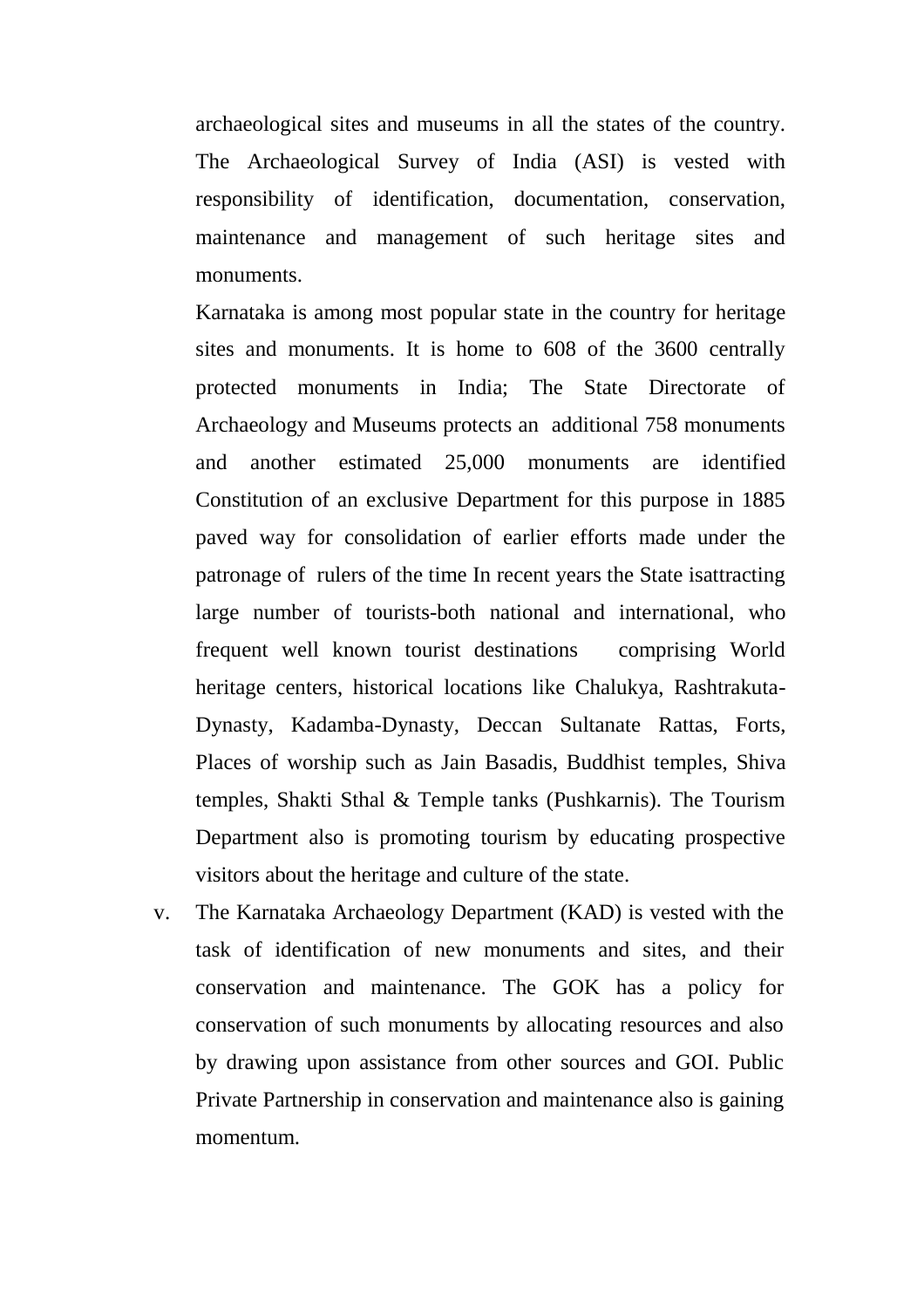**2.Genesis of the study:** Among others, KAD implemented a project for renovation and restoration/conservation of 74 historical monuments/sites and 16 museums with financial assistance from  $12<sup>th</sup>$  Finance Commission during four year period from 2006-07 to 2009-10. An amount of Rs 2250 lakhs was received by GOK for this purpose. This study aims at assessing the quality of works carried out and impact of the same on the monuments/sites felt needs of the tourists, enlisting major, technical, management and related problems and issues of short term and long term nature.

The Terms of Reference cover broad frame for an analytical study such as; i) To ascertain whether or not any inventory has been prepareds in respect of heritage sites and monuments (ii) To check whether there is any process of prioritization of the protected sites (iii) To check whether the KAD has evolved and put in place any cost norms for the works in the state (iv) Ascertain on whether or not the financial resources and programmes are equitably distributed across the divisions (v) To study and analyse procedures followed in awarding contracts (vi) To ascertain whether KAD has any long term plan for sustainability of the protected sites.

The second aspect deals with operational aspects of the works namely (i) Principles and criteria for selection of sites for conservation and maintenance. (ii) Ascertain whether the works are completed within cost and time and whether such works are adequate, complete and seamless (iii) Involvement of local communities in protection and conservation of the monments (iv) Assess overall impact of the works on the protected monuments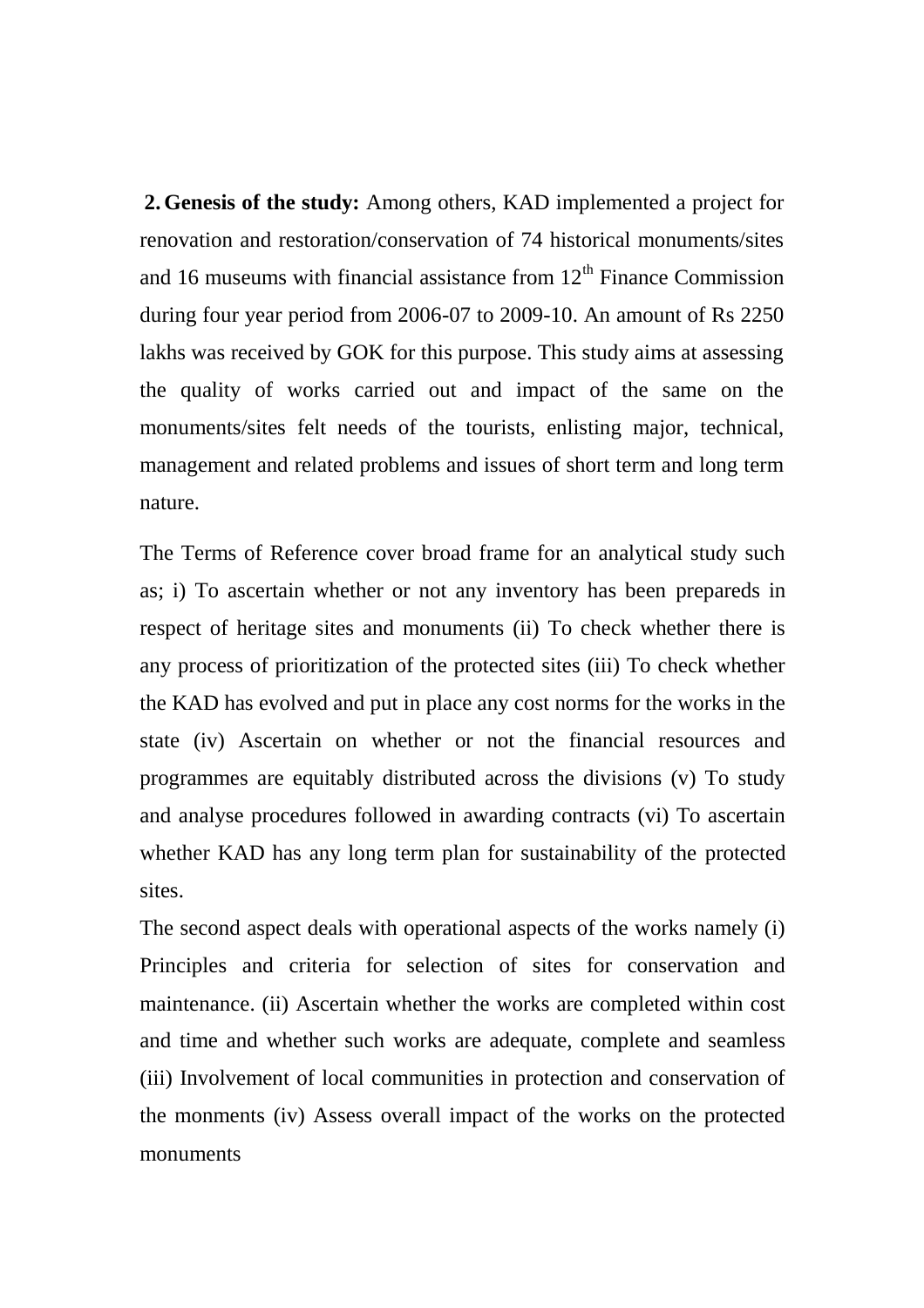## **3. Methodology**:

- 3.1The Terms of Reference (ToR) for the study stipulate 50% works carried out under  $12<sup>th</sup>$  Finance Commission grant. Works are classified into 4 categories i) Temples, Mutts, Places of worship, Jain Basadis, Forts, other monuments and Museums. Again, final selection of sites is based on (i) Sites by types (ii) Sites by cost (iii) Sites by spatial representation (iv) Sites by status (complete/ incomplete). Using the above criteria, 45 sites comprising 36 temples, basadis, forts and 9 Museums are selected for detailed study.
- 3.2Secondary data was collected from KAD through a checklist (details in Annexure-VI). In doing so, many gaps were observed, mainly relating to policies, priorities etc.
- 3.3The consultant met a number of local opinion leaders and persons of eminence in the field of history. Archaeology, Architecture and Archaeological engineering, who had contributed to the field of archaeology in the state and elsewhere in the country during the course of the study and gained qualitative knowledge and understanding who shared their experiences. Their valuable views and suggestions were recorded.Major focus of team"s discussions with such persons was on retrospective and prospective aspects and ways and means of managing the precious heritage, culture of the state.

#### **Findings: I: General**

4.1 Inventory of Monuments, Heritage sites and Museums During 2003 KAD carried out documentation and brought out a Directory of 752 historical sites and monuments under the State control. As per information as many as 25,000 such sites have been identified, but final list is yet to be prepared and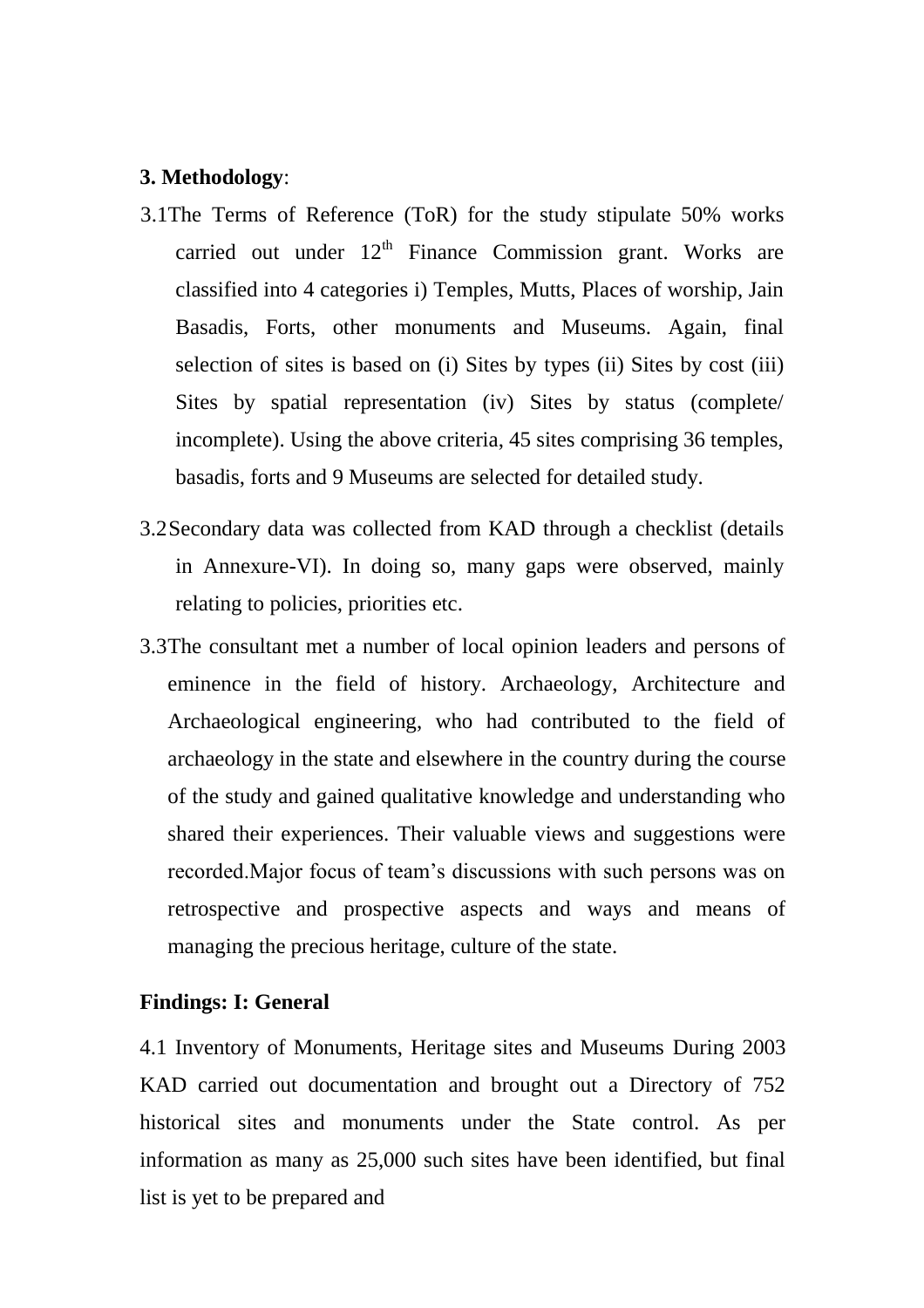documented/ published. In addition, 608 monuments and sites are under the control and management of ASI.

4.2 As per KAD identification of heritage places through subject wise analysis & land survey of important places the report is being prepared inrespect of identified monuments. The documentation of protected monuments spread over in Bangalore, Mysore, Belgaum Divisions have been completed. In Gulbarga Division totaling 196 State protected monuments have been included in the declared list out of which the documentation of 116 monuments has been completed. The documentation of the remaining monuments is expected to be completed shortly. KAD has identified as many as 577 monuments in six heritage cities.

The documentation of the Heritage areas of Mysore, Srirangapatna, Bidar, Gulbarga, Bijapur and Kittur has been carried out.

4.3 The Archaeological Survey of India is also carrying out the documentation of protected and unprotected monuments in Karnataka so as to prepare National registry.

4.4It was also understood that documentation of approximately one lakh unprotected monuments in the State is pending. KAD is contemplating outsourcing this work to some agencies.

4.5For declaring such buildings with Heritage feature as Heritage buildings there is no such Act or Rules. In the existing Karnataka Town and Country Planning Act, 1961 only City Municipal Corporations, Urban Development Authorities and Local Boards can declare the Heritage Buildings. In this background the department is not in a position to declare Heritage buildings as State protected buildings.

**4.6Prioritization:** KAD has not formulated any specific policy on prioritization of the sites and monuments to be taken up for conservation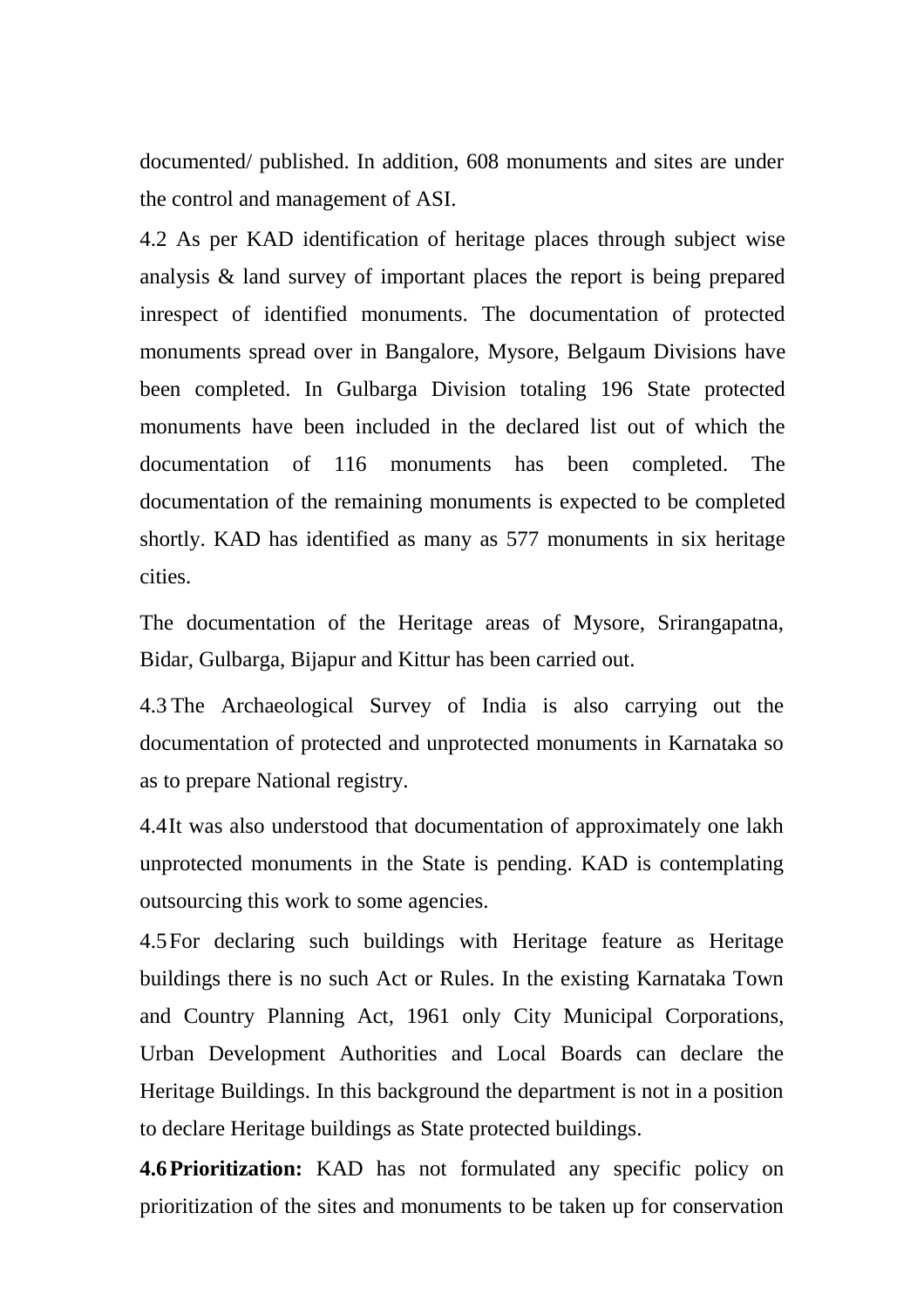and maintenance and as such there are no specific criteria for such prioritization. Field offices prepare list of monuments to be covered under conservation and maintenance on physical verification of status of protection works taken up randomly based on proposals/requests from the field units and funds are allocated for maintenance and conservation of such sites and monuments. In some cases local/community leaders' legislators also suggest some monuments/sites to be included which is done after studying feasibility and availability of resources.

**4.7Maintenance:** KAD does not have any provision for regular maintenance and up keep of the monuments and site. This has resulted in poor state of the protected monuments and sites. Absence of such an effective system has given rise to encroachment, trespassing and misuse of the precious structures.

**4.8 Protection:** KAD has been implementing schemes aimed at protection of monuments by resorting to interventions that have least risk of damage to the structures. However, in a number of cases such interventions did affect original status.This is stated to be inevitable in the larger interest of preserving the monument and preventing further deterioration.

**4.9 Conservation:** Conservation of selected sites and monuments is through a process of;

(a) Identification of the need for repairs/conservation (b) Assessment of technical feasibility of works (c) Estimation of cost of such works to be taken up (d) Awarding contracts to private contractors, (e) Concurrent monitoring and supervisionof work

(f) Final technical inspection and verification of quality and quantity of works and release of payments to the contractors.

**4.10Cost norms:** KAD is following the GOK PWD rates with minor modifications wherever necessary. KAD has not evolved any specific and exclusive cost norms for works and maintenance. Estimates are initiated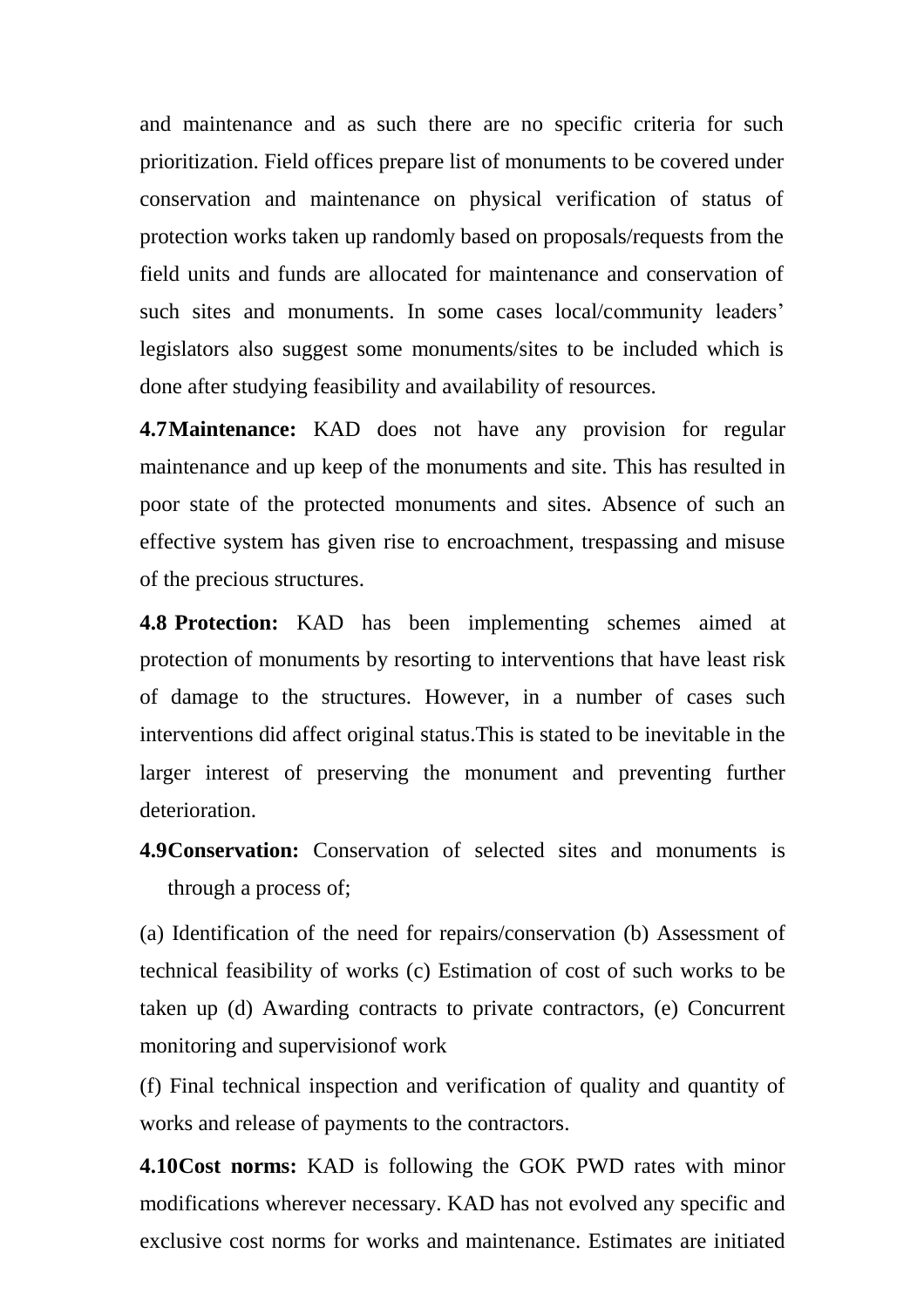at Division level and forwarded to the commissioner and they are scrutinized for technical and financial accuracy and finalized. The final budget then is put to the Technical Committee for approval for technical component. Once it is cleared by this committee, the Commissioner accords final approval for the proposed works/ interventions. As of now, no cost norms are developed by KAD. These norms vary with ASI norms which are based on CPWD rates.

4.11 **Equity:** Works are selected for renovation/repairs on the basis of recommendations and proposals from the field/district units. Budgets are prepared for selected works and proposals are considered by the Commissioner/Director of Archaeology Department on an annual basis. In doing so, no consideration is given to equitable allocation of funds since priority is assigned to the expediency and need for repairs/conservation. However, efforts are made to ensure some amount of equity in distribution of funds for this purpose. However equitable distribution of financial resources has not been ensured in the  $12<sup>th</sup>$ Finance Commission works to the extent feasible. However, in so far TFC funds are concerned,Bangalore and Mysore Divisions received higher share while Belgaum and Gulbarga with almost three-fourth of monuments and sites got comparatively smaller percent of allocation. It was seen that monuments and sites in Bangalore and Mysore divisions collectively accounting for about 26% of total had received 53.40% of the total amount used under  $12<sup>th</sup>$  Finance Commission.

Discussions with KAD officers indicated that allocation of resources on prorate basis was not contemplated. This may be due to higher weightage given to works in the two divisions. The rule of equity may be difficult to follow without considering the status and age of the structures. Some monuments being quite older might deserve to be tackled on a priority basis. But in general, KAD is expected to ensure that given all thing equal, proportionate allocation is made for all the four regions.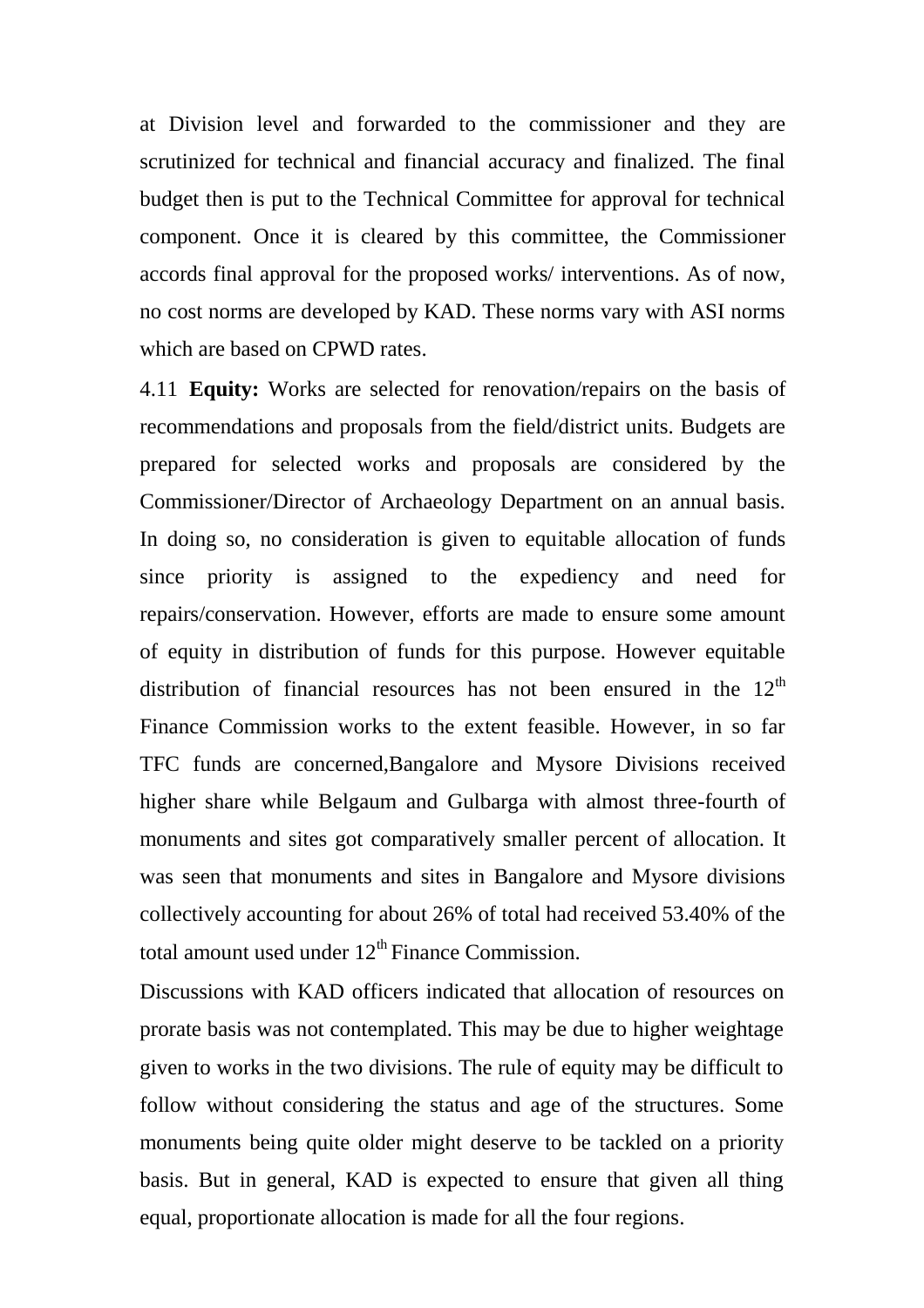**4.12 Procedural aspects:** For all programmes, KAD has evolved established norms and procedures some of whom also coincide with ASI procedures.

**Procedures** involved are (i) Ascertaining Eligibility criteria (ii) Budget preparation (iii) Administrative and Technical Approvals (iv)Contracting (v) Execution supervision.

**i)Eligibility criteria -**The structure should have been covered under the definition of Karnataka Ancient and historical monuments, Archaeological sites and Remains Act 1961; (a) The structure should be more than 100 years old. (b) Should be archaeologically good (c) Monuments should provide attraction to the tourists and visitors.

**ii)Approvals:** a)Work whose cost is in excess of Rs 1.00 lakh, but less than Rs 5.00 lakhs should be taken up through short/ tender; b) For works whose budgeted cost is in excess of Rs 5.00 lakhs, the rules governing Transparency rules 1999 should be followed strictly, c) Such budgets should be scrutinized by the Deputy Director Archaeology for conformity with the rules and forwarded to the Director or to the committee as the case may be, for final approval.

**iii) Execution:** a) During execution of works, the KAD should exhibit a Board detailing the cost, contractor's name and address etc on the site (b) List of works under execution should be compiled and sent to the DC,CEO,ZP and Department of Kannada and Culture (c) Videography of the conservation site should be done before, during and on completion of work for record and verification (d) Photographing of the structure before, during and after completion of works should be taken for record (e) The Director KAD has to physically check-measure the work to the extent of 20% before passing the final bill in favour of the contractor/agency.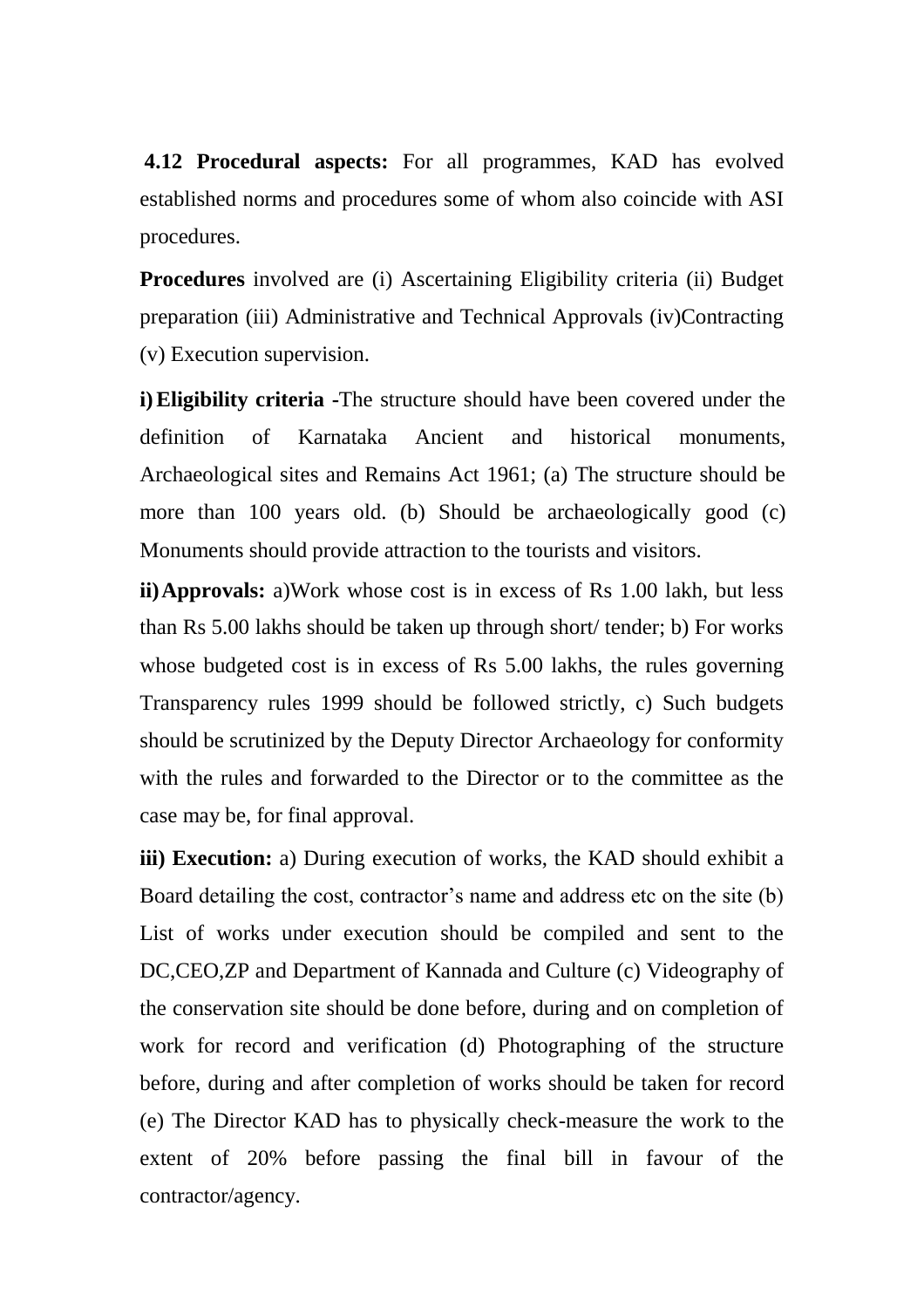An Action plan is to be prepared before commencement of each financial year in respect of works proposed or to be continued and such Action plan should be sent for approval from the concerned authorities.

- a) The procedures followed by Archaeological Survey of India in respect of monuments under the ASI jurisdiction should be followed by KAD.
- b) In cases where ASI procedures cannot be followed, the KAD should bring such cases to the notice of the committee for administrative and technical approval.

**4.13 Budget preparation:** Technical officers of the KAD are responsible for preparation of the budgets for various works proposed to be taken up by the department. It was observed that cost estimates are not routed through the Divisional Engineer as a matter of routine but in some cases, are directly forwarded to the Commissioner for approval.

**4.14 Administrative and Technical Approval:** As per KAD rules, works with a cost up to Rs 5.00 lakhs can be approved by the Director KAD.

For works involving expenditure in excess of Rs 5.00 lakhs, a committee is constituted comprising Secretary Kannada and Culture, Director KAD, Retired Chief Engineer, PWD, Retired Structural Engineer or Archaeologist, Retired Superintending Engineer KAD.

**4.15 Sustainability Aspects:** It is necessary to ensure that the works carried out have long term impact on the status of the sites and monuments. Discussions with KAD indicated that as at present no long term strategy is put in place to ensure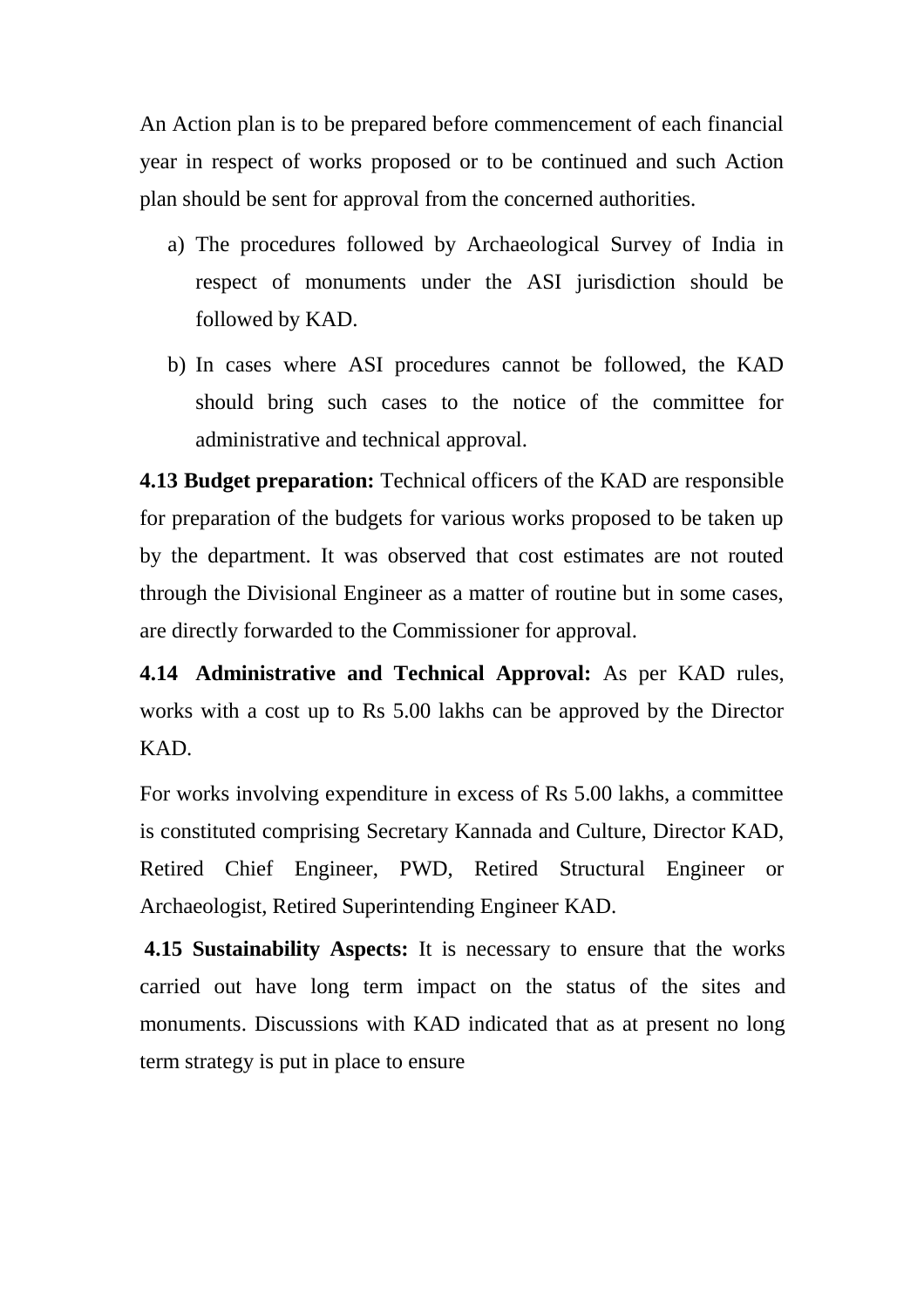sustainability of the works carried out mainly due to inadequate financial allocation. In many cases funds earmarked also are likely to be diverted to purposes other than originally meant/proposed to be spent. In the absence of any specific long term plan, KAD tries to balance the expenditure for maintenance of the structures to the extent possible and within available resources. Main constraint being financial as also man power availability, the KAD is unable to ensure effective maintenance as also sustainability of the works carried out year after year.

# **5. Findings: 12th Finance Commission Works:**

- 5.1The KAD identified as many as 73 monuments, 1 Historical (Archaeological) site and 16 Museums across the State (90) and had taken up repairs/maintenance to be implemented in four years from 2006-07 to 2009-10. These comprised 59 temples including Mutts 6 Jain Basadis, 1 Mosque and 7 Forts. 1 site at Kamalapur (Hampi) and as many as 16 museums. There are 560 temples, Mosques and Basadis out of 758 historical monuments and heritage sites maintained by KAD.
- 5.2GOK availed an assistance of Rs 2250 lakhs for renovation, restoration and protection of selected 74 identified sites and 16 Museums (Rs 1650 lakhs for monuments and sites Rs500 lakh for Museums and Rs 100 lakh for Art Gallery at Bangalore).
- 5.3**Nature of works**: In majority of cases, the works were classified as "conservation and restoration of monuments, including dismantling of the structure, supply of materials, strengthening of foundation, re-setting of the structure and chemical cleaning".
- 5.4Though no specific norms for prioritization were applied, KAD followed general principles of need and urgency of carrying out works in order to save the structure from further deterioration and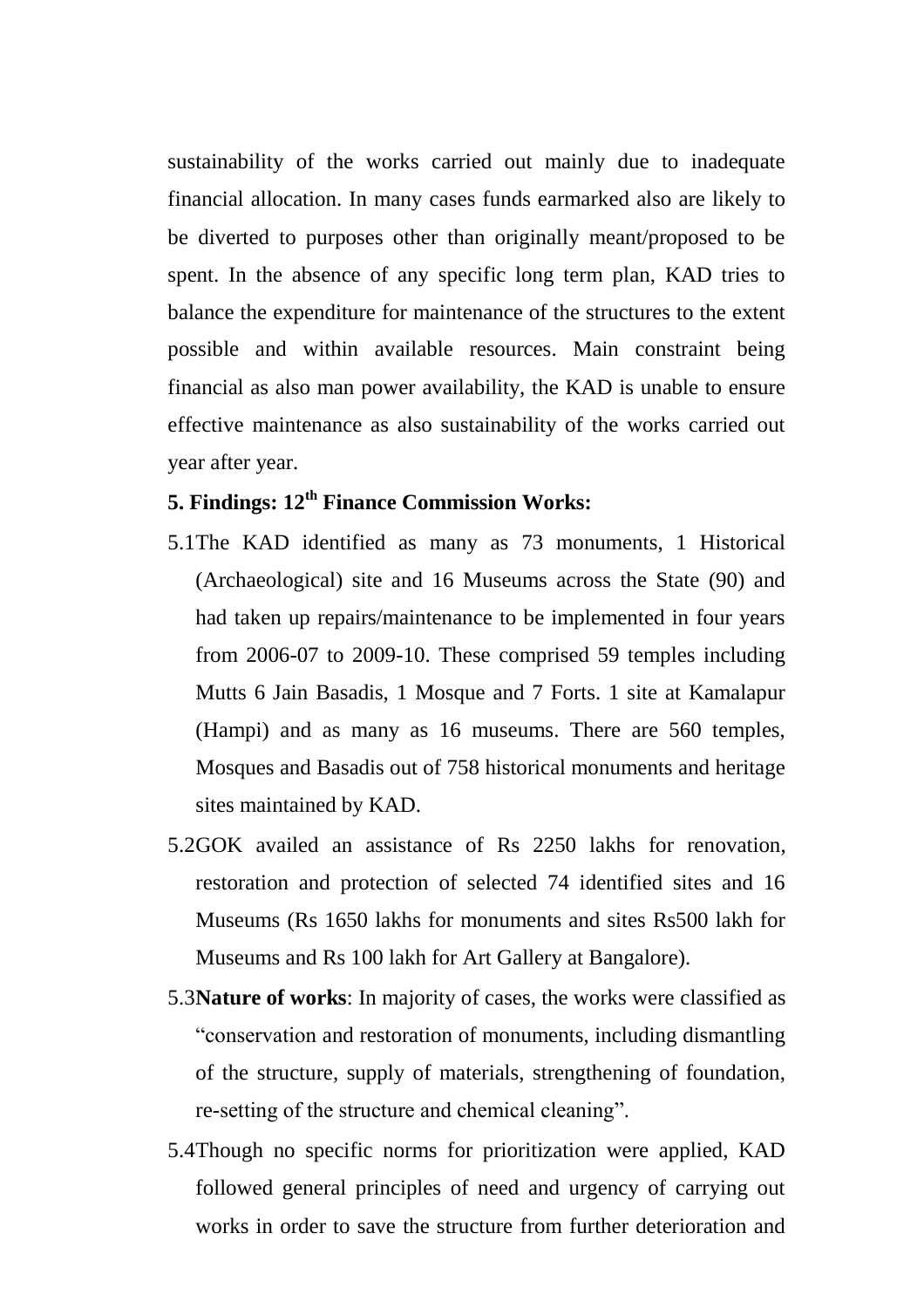damages. Since temples constitute large majority (around 80%) of monuments and sites, naturally adequate weightage was given to temples while the others like forts, basadis and museums account for small number.

5.5Study of original estimates and discussions with KAD officers implementing the works showed that in some cases works could not be completed within the provision, alternative sources of funds are to be tapped for completion of the works**.**

**5.6 Completion:** Out of 90 sites, monuments and museums taken up, 62 were completed in all respects while in case of only 4 works; they were under progress by the end of 2010-11 (and were completed during subsequent years).

It was seen that around 67% of the 90 works taken up were completed within the estimated costs. It was also seen that in a few cases use of funds from more than one sources had to be used to complete the work and restore the monument/site to its original status.

**5.7Dropped works:** After observing all essential formalities of selection, estimates preparation and approval, works in as many as 11 sites, monuments and museums were dropped or diverted to other sites. Of them, 3 sites had encroachment as major reason while in 3 cases works were dropped due to ASI take over. In respect of other 5, no specific reasons were assigned for dropping/ diverting of works as indicated in the following table no-6.

**5.8Completed works:** It was seen that among works shown as completed were yet to be completed. Discussions with KAD officers revealed that the definition of **"** WORK COMPLETED" meant when money spent 100% of allocatio n, it is taken as completed**.**

**5.9Museums:** The largest amount spent was in respect of Venkatappa Art Gallery Bangalore, (Rs. 223.00 lakhs) Three museums (i)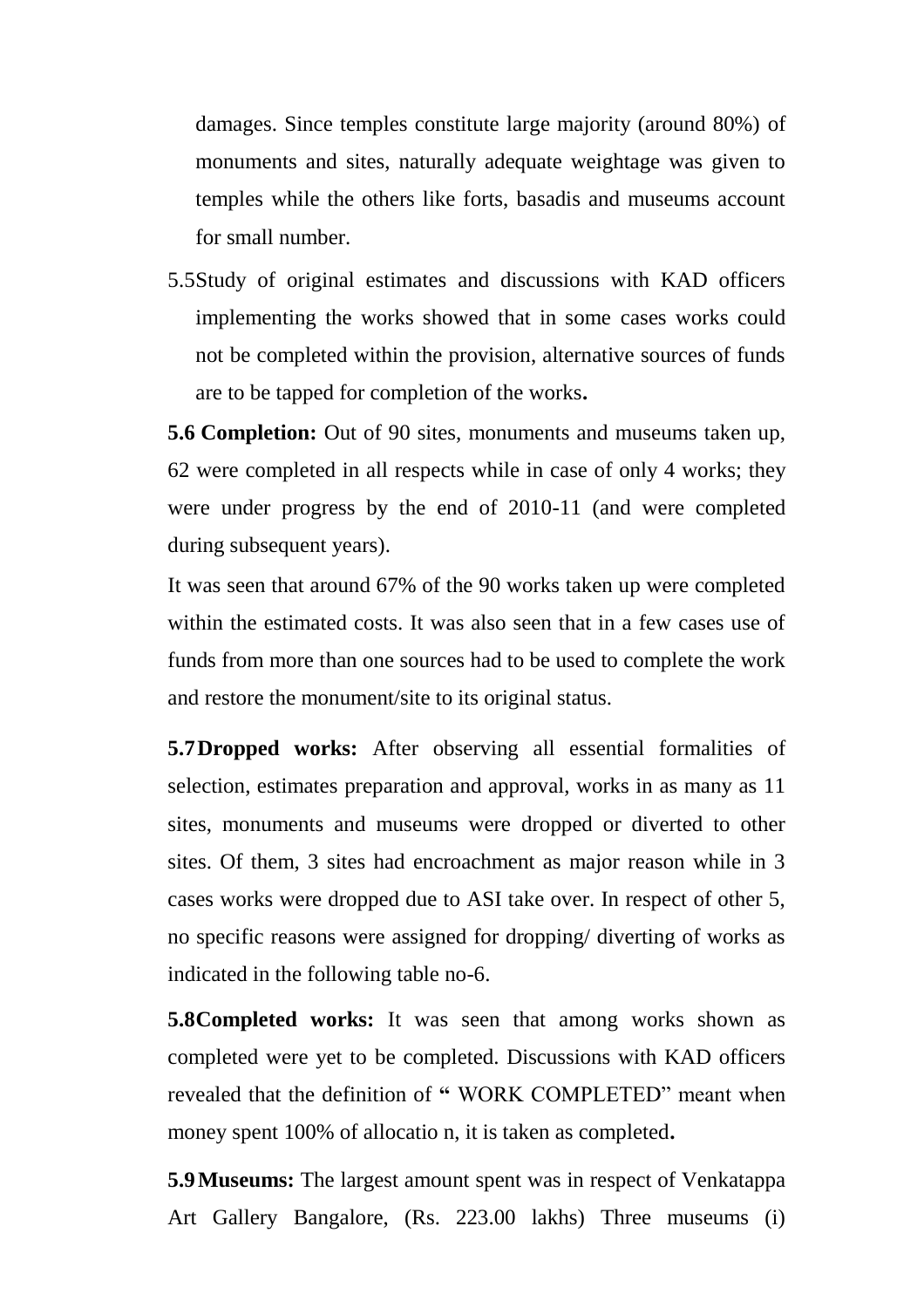Gulbarga (Rs 80.00 lakhs) (ii) Kittur (Rs.30.00 lakhs and (iii) Gadag (Rs. 30.00 lakh) also were covered at costs ranging from Rs.30-80 lakhs while rest of them had small to moderate expenditure. Of the 17 works only in respect of 11 museums works were completed in all respects while in case of another 3, works were in progress at the close of the period. In case of 3 museums, works were dropped and amounts originally approved were transferred to others.

**5.10 Social Aspects:** Community participation has become an essential ingredient of all programmes to ensure that scarce resources are used to the best advantage of the society. Consultations with communities assumed least significance and importance for the KAD since their major focus was on technical feasibility and adherence to rule book. In a limited way, communities were kept informed of the works and wherever possible, their involvement was solicited. By and large, active involvement of community in conservation was observed to be location-specific and cannot be generalized as positive or negative. Community also thinks that conservation and maintenance are exclusively Government responsibilities and the society has little role or say. The KAD has been implementing a number of awareness programmes, some of them very innovative with a view to motivate community about the need for conservation of heritage and their protection. Publications, Heritage Days, Heritage walks and other programmes are being organized.

#### **5.11 Findings: III: Selected Monuments and sites**

- 1. In majority of cases conservation works have been carried out with least changes/deviations. Only in 5 cases major changes were made with the main objective of protecting the monument and checking further deterioration.
- 2. By and large, 90% of works were completed as per plans and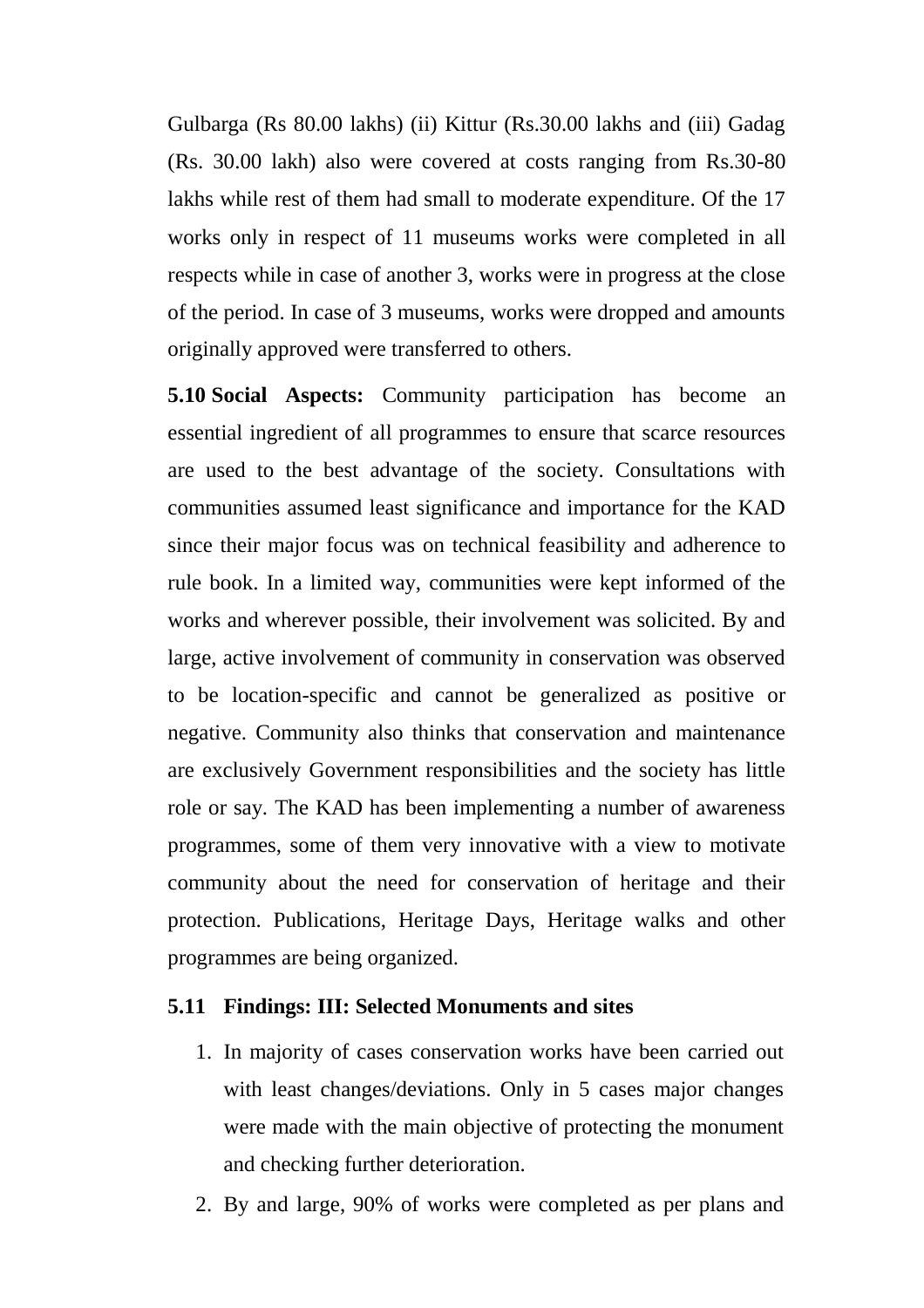cost norms; Principles and Norms governing conservation and maintenance of archaeological monuments and sites have been followed in respect of all but 3-4 cases; ASI norms and guidelines together with GoK guidelines also have been followed; Such deviations were considered to be inevitable in the larger interest of protecting the monuments and check further damages and deviations.

- 3. In majority of cases surroundings of monuments remained untouched giving rise to growth of wild vegetation and thus exposing the structure to multiple risks of damages on account of breeding of reptiles and other vegetation borne species like rats etc which can be potential damagers of plinth and foundation areas.
- 4. Efforts to locate old members were not made while executing works. It was observed that in number of places such old members were lying half- or fully buried in the soil.
- 5. Maintenance of the renovated/repaired monuments is missing for want of funds. In many temples only structures were tackled without making any efforts to locate the presiding deity which was adorning the temple earlier it was learnt that locating and re-installation of the Deity was not in their agenda.
- 6. Finally, the works completed have certainly helped restore original status of the monuments in majority of cases not withstanding certain other limitations. However, there are a number of monuments/sites covered under this programme where further and additional works are necessary as the amounts earmarked was not adequate to restore a monument to its original status. Especially in respect of high value works the estimates went awry resulting in mid-course revision /amendments to the works.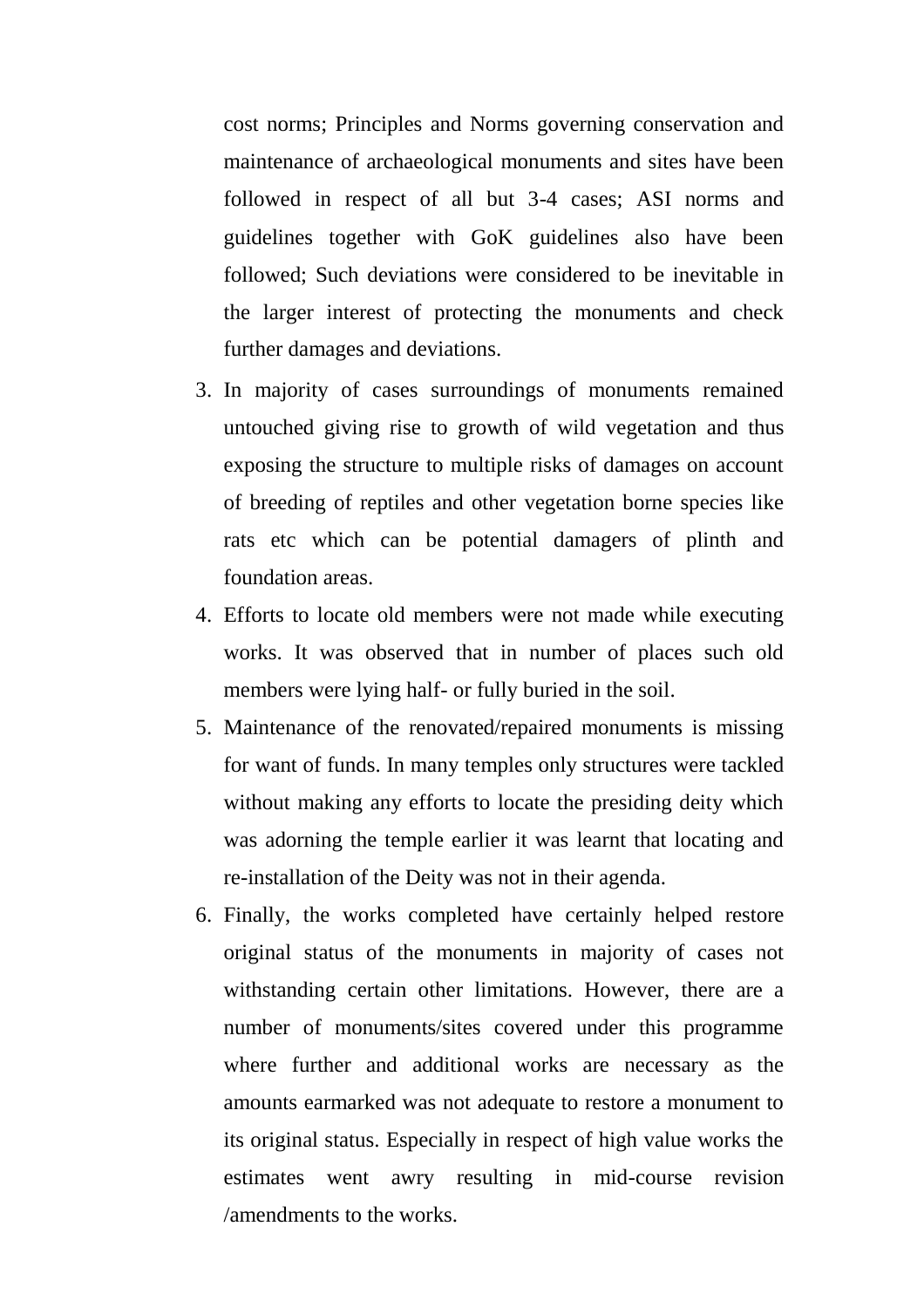- 7. Major conservation works executed have certainly helped, in bringing back the original status and grandeur of the monuments by protecting them from natural threats and Human Vandalism is yeoman service done to the"NationalHeritage" in Karnataka region stands ex emplary for the country to be followed. Realizing the significance of these monuments which once upon a time were nerve centers of Religion, Administration, Education, Literature, Art, and Architecture, Music, Dance, Painting etc with preaching religion, peace and prosperity would benefit entire mankind, along with cultural activities.
- 8. Under the circumstances, the Noble service rendered by these "Cultural Heritage", monuments cannot be neglected by any pretext or excuse. "If The Monuments Lost, More of the Nation"s Lost". It is t he Government/Administration to think and ink a drop of ocean of sanctions for the cause of strong heritage nation/Karnataka under building a Sanskratika Brihatbharata Karnataka.
- 9. The overall performance of the project is satisfactory.Protection of monuments from damage, vandalism and encroachment has received positive response and attention of the villagers/communities. There is still a sense of in difference among the communities to take lead in preventive measures. Protection works have immensely contributed to overall status of the structures.
- 10.Sustainability of the works depends on regular maintenance. There are chances of deterioration of the status of these monuments in case adequate resources are not made available for regular maintenance.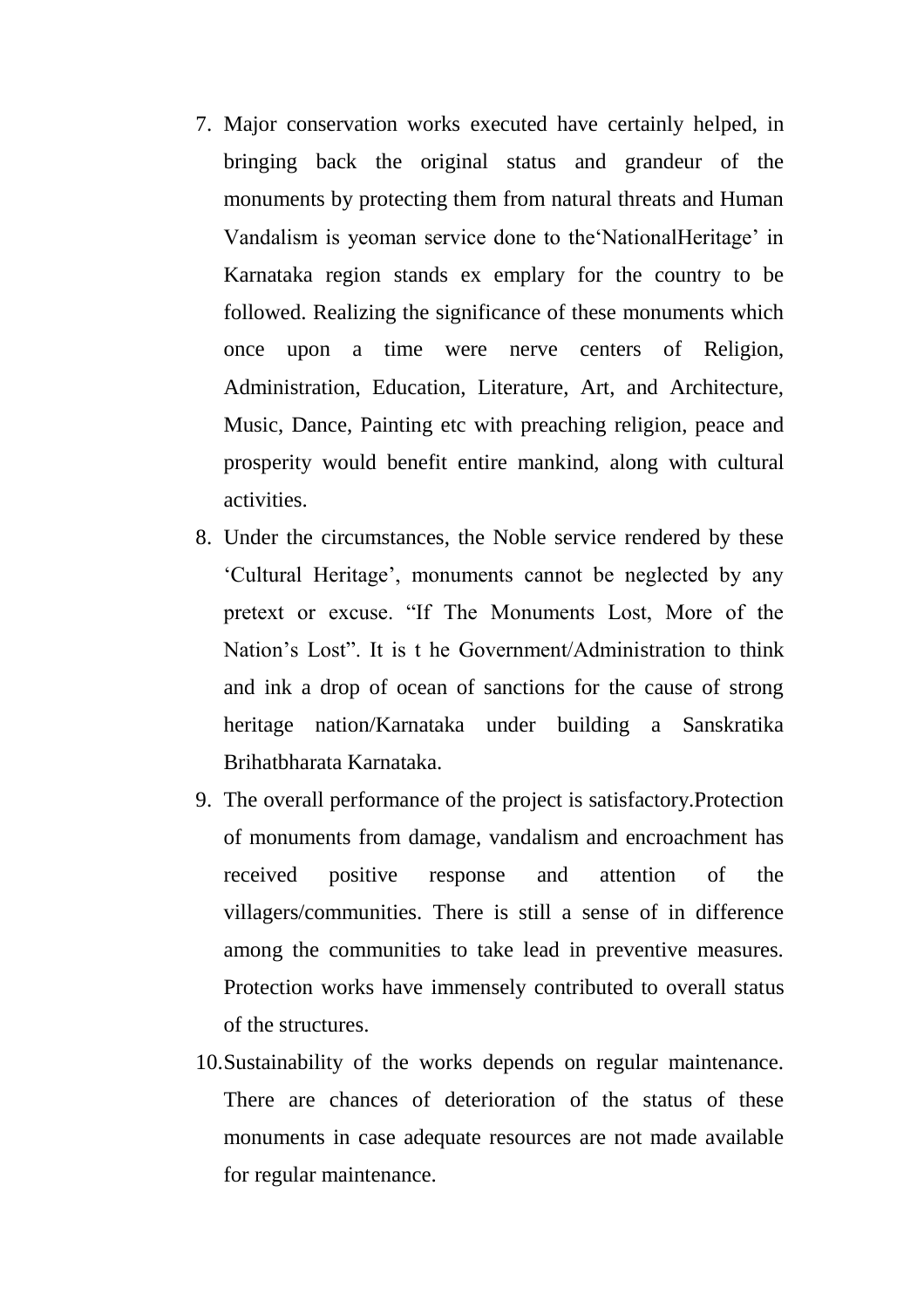#### **Recommendations:**

#### **Short Term Practicable Recommendations:**

- 1. The department of Archaeology should list all monument sites and put in public domain and ask for additions/corrections wherein each monument's description may be made in a standard format. Listing of monuments should be based on historical, architectural, archaeological and cultural significance. A senior officer may be made responsible for inspection of all additions and corrections and reporting to Commissioner. This will ensure that a complete data base of all monuments of archaeological importance is available with the State and with the participation of people.
- 2. Classification of monuments and sites on the lines of ASI (in order of importance from tourism, economic and social points of view) may be done by the department.
- 3. KAD should spell out criteria for prioritization of conservation and maintenance while drawing annual/action plans.
- 4. For clearing of encroached sites/monuments/surroundings of monuments, KAD should approach the Deputy Commissioner concerned and with him to work together to evict encroachments.
- 5. KAD should explore the feasibility of increasing its revenue through collection of fees for major monuments sites and museums with a very small and token entrance fee of Rs 2/- or Rs 5/-.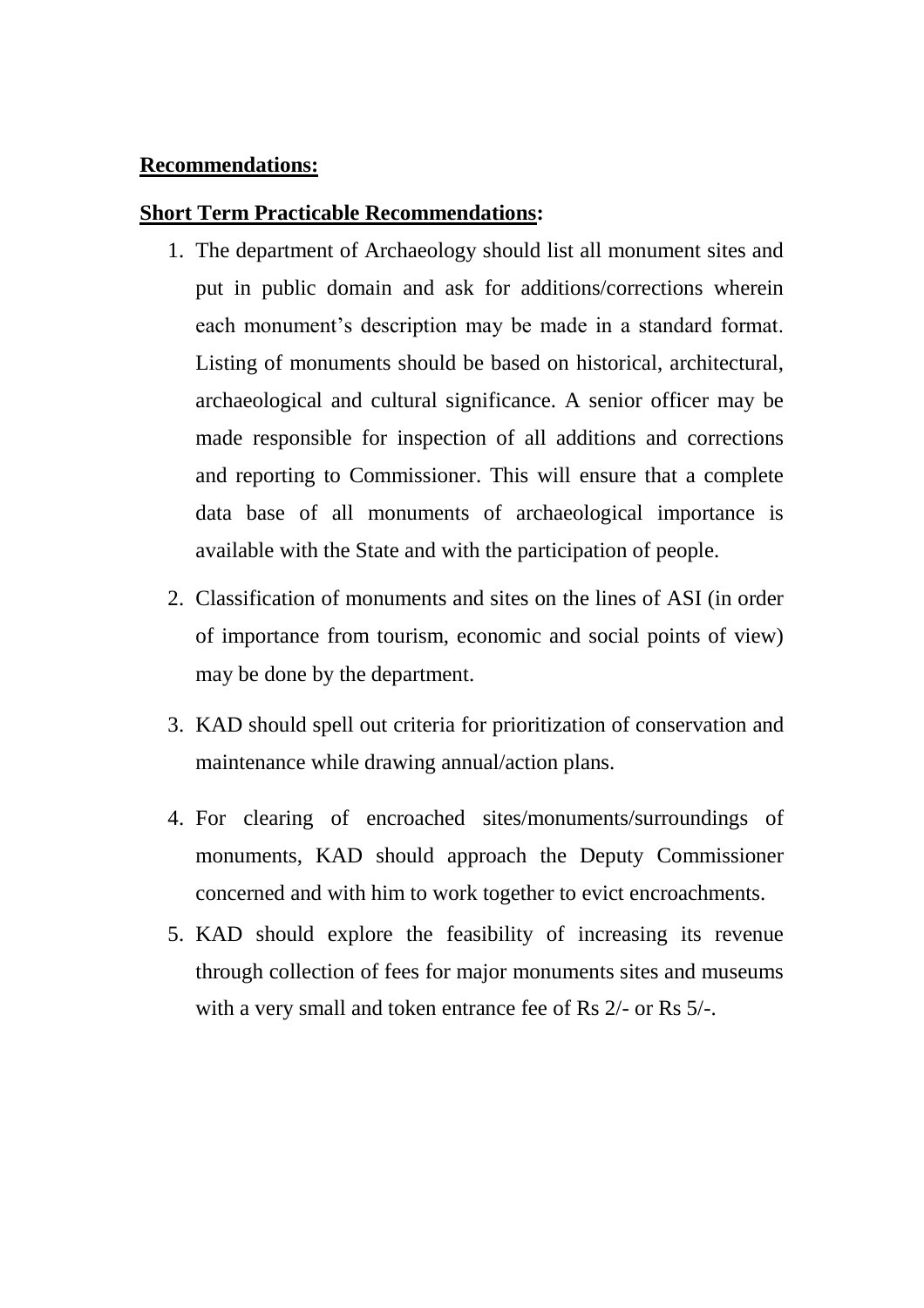- 6. Heritage sites should be got surveyed and marked to prevent encroachements.
- 7. KAD may explore involvement of school teachers in creating awareness about the need for protection and maintenance of sites and mounuments. For this purpose the programmes being implemented for teachers training in Tamilnadu could be studied and adopted with minor changes to suit Karnataka conditions.

## **Long Term Practicable Recommendations:**

- 1. The funds earmarked for each and every monument is insufficient as they are many archaeological sites and monuments needing restotration. To restore these monuments KAD may draw a perspective action plan for planned maintenance.
- 2. All entry fee collected for a particular archaeological site/monument may be kept as a corpus fund and used to maintain the site/monument as convergence with funds of  $12<sup>th</sup>$  Finance Commission.
- 3. Age of the structure, its special value in terms of architecture and archaeology and cultural significance, relevance to the history and also tourism, should be given weightage in protection and conservation;
- 4. In addition to repairs to the structures, it is also important to develop surrounding area with landscaping and have facilities for tourists (particulary toilets, vehicle parking and food), so that they come in more numbers and thus may add to revenue.
- 5. Community involvement should receive adequate consideration at every stage of planning, execution, supervision and protection of monuments and sites.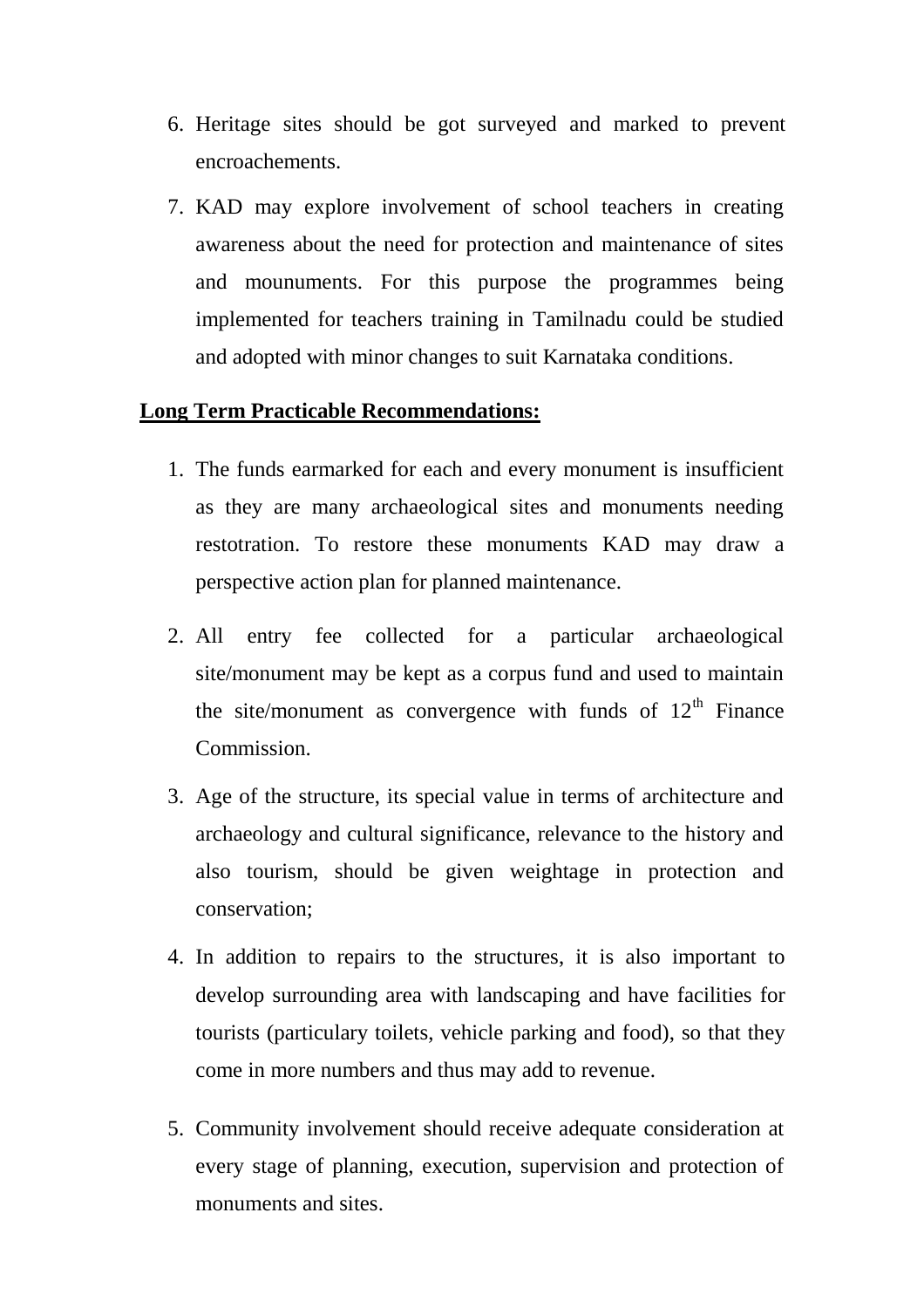- 6. Efforts should be made by KAD to dovetail protection and conservation and maintenance ensuring convergence with other programmes, more importantly, departments involved in roads and connectivity development so as to ensure easy access to visitors and tourists.
- 7. KAD should work with Departments of Tourism, DC, RTO, SP, PWD, ZP, KSRTC, etc. to promote visits by tourists to Archaeological monuments and sites.
	- 8. KAD should contemplate having an Archeological Tourism Board in each district.
- 9. The Karnataka Ancient and Historical Monuments and Archaeological Sites and Remains Act 1961 may be suitably amended so that offences related to damaging an archaeological site/monument, its encraochement and theft of antiques has a more deterrent punishment than presently available in law.

## **Recommendation required in change in Policy**

- 1. Seeing the importance of safeguarding the heritage and in the better interest of protecting the Monuments, KAD can explore an option of going for PPP mode of understanding.
- 2. Maintenance and protection of sites and monuments should not be responsibility of KAD only. Instead, a group of concerned departments like PWD, Transport, Tourisim and others may also be invlolved with KAD taking the lead.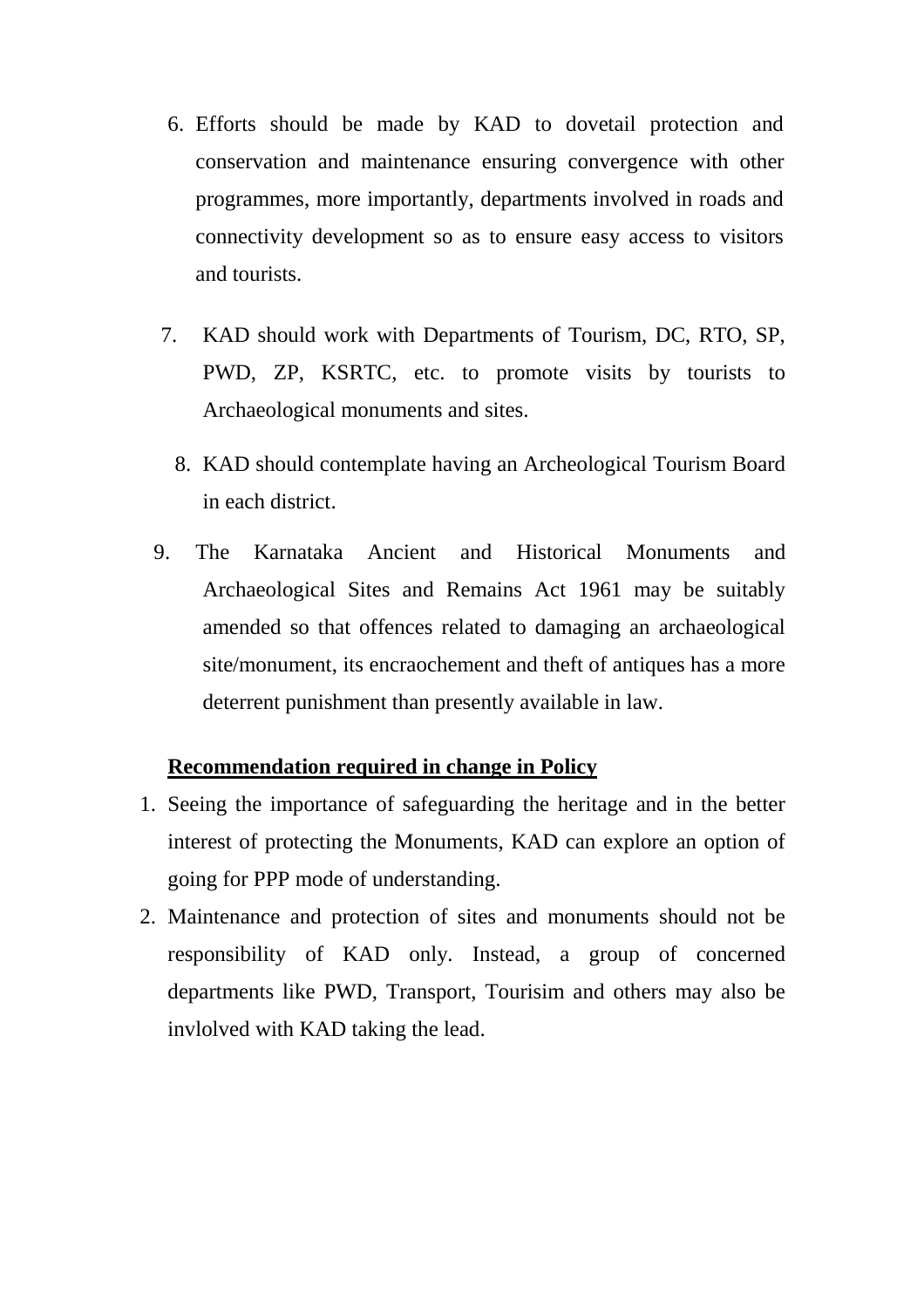**Summary of the works taken up, norms maintained, originality restored and objectives fulfilled is given in the following table-**

|                |                 | Work &             |              |             |                    |                |
|----------------|-----------------|--------------------|--------------|-------------|--------------------|----------------|
| SI.            | <b>Division</b> | <b>District</b>    | <b>Norms</b> | Originality | <b>Standard of</b> | Any            |
| N <sub>0</sub> |                 |                    | followe      | restored    | work               | <b>Adverse</b> |
|                |                 |                    | d            |             |                    | impact         |
|                |                 |                    |              |             |                    |                |
| $\mathbf{1}$   | Bangalore       | Temple -           | Yes          | <b>New</b>  | Satisfactory       | N <sub>o</sub> |
|                |                 | Nirthadi           |              | members     |                    |                |
|                |                 | Davangere          |              | used        |                    |                |
|                |                 |                    |              |             |                    |                |
| $\overline{2}$ | Do              | <b>Govt Museum</b> | Yes          | <b>New</b>  | Work not           | N <sub>o</sub> |
|                |                 | Chitradurga        |              | members     | complete           |                |
|                |                 |                    |              | used        |                    |                |
| 3              | Do              | Parshwanath        | Yes          | <b>New</b>  | Work fully         | N <sub>o</sub> |
|                |                 | temple Heggere,    |              | members     | completed and      |                |
|                |                 | Chitradurga        |              | Partly used | satisfactory       |                |
|                |                 |                    |              |             |                    |                |
| $\overline{4}$ | Do              | Balalingeshwar     | Yes          | <b>New</b>  | Completed          | N <sub>o</sub> |
|                |                 | temple,            |              | members     | satisfactorily     |                |
|                |                 | Vignasanthe,       |              | used        |                    |                |
|                |                 | Tumkur             |              |             |                    |                |
|                |                 |                    |              |             |                    |                |
| 5              | Do              | Rameshwar          | Yes          | <b>New</b>  | Satisfactory       | N <sub>o</sub> |
|                |                 | temple, Chittoor   |              | members     |                    |                |
|                |                 |                    |              |             |                    |                |
|                |                 | Shimoga            |              | used        |                    |                |
|                |                 |                    |              |             |                    |                |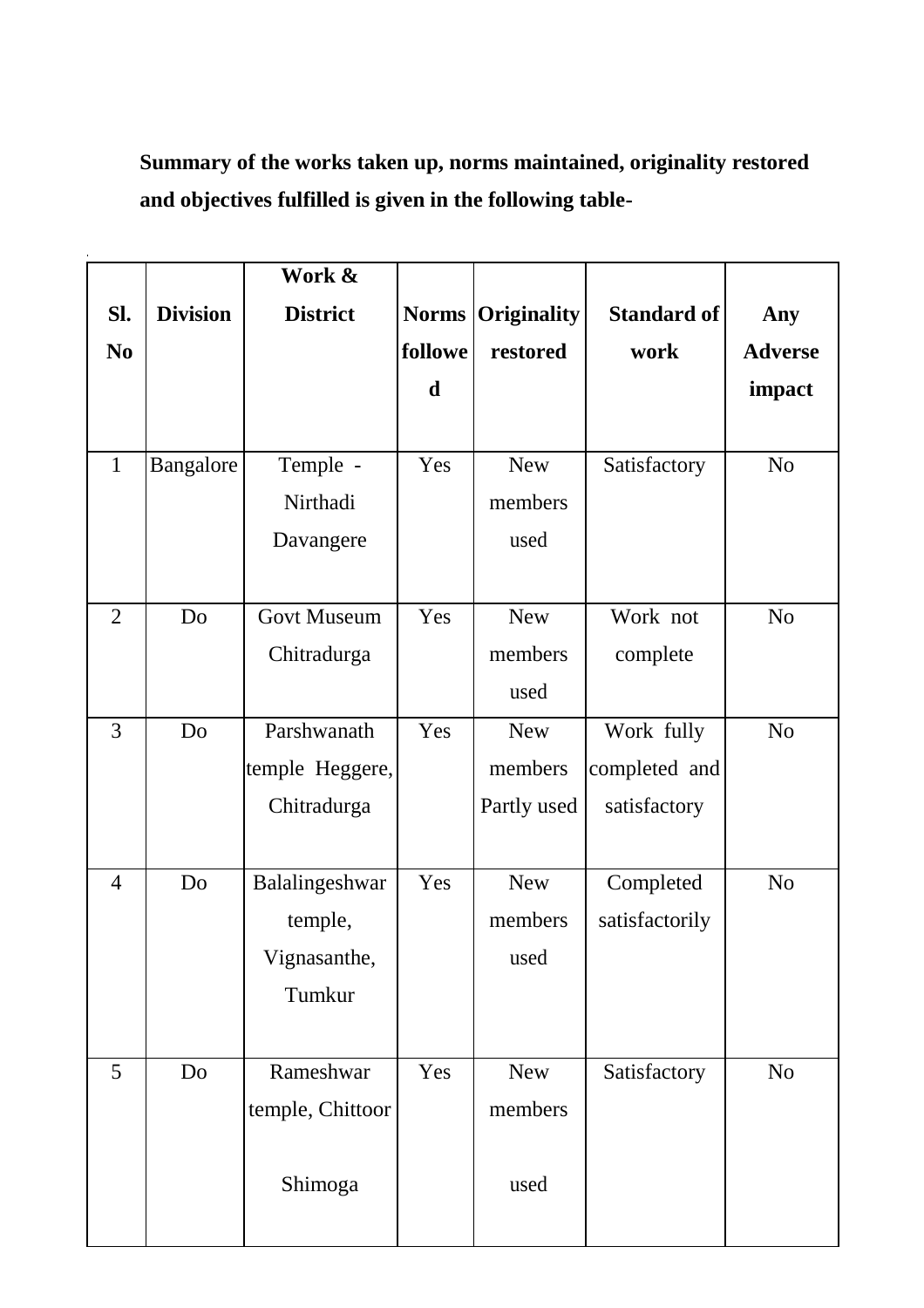| 6              | Do      | Govt Museum,     | Yes | <b>New</b> | Work fully     | N <sub>o</sub> |
|----------------|---------|------------------|-----|------------|----------------|----------------|
|                |         | Shimoga          |     | members    | completed and  |                |
|                |         |                  |     | used       | satisfactory   |                |
|                |         |                  |     |            |                |                |
| $\overline{7}$ | Do      | Venkatappa Art   | Yes |            | Completed      | N <sub>o</sub> |
|                |         | Gallery,         |     |            | satisfactorily |                |
|                |         | <b>Bangalore</b> |     |            |                |                |
|                |         |                  |     |            |                |                |
| 8              | Do      | Govt Museum      | Yes |            | Completed      | N <sub>0</sub> |
|                |         | Bangalore        |     |            | satisfactorily |                |
| 9              | Do      | Someshwara       | Yes | Some new   | Completed      | N <sub>0</sub> |
|                |         | Temple- Magadi   |     | members    | satisfactorily |                |
|                |         |                  |     | used       |                |                |
|                |         |                  |     |            |                |                |
| 10             | Do      | Ishwara temple   | Yes | Yes        | Satisfactory   | N <sub>0</sub> |
|                |         | outer Prakaara   |     |            |                |                |
|                |         | Wall, Kolar      |     |            |                |                |
|                |         |                  |     |            |                |                |
| 11             | Do      | Ishwara temple   | Yes | <b>New</b> | Completed and  | N <sub>0</sub> |
|                |         | inner premises,  |     | members    | satisfactory   |                |
|                |         | Kolar            |     | used       |                |                |
|                |         |                  |     |            |                |                |
|                |         | Adakeshwara      |     |            |                |                |
| 12             | Belgaum | and              | Yes | Some new   | Completed and  | N <sub>o</sub> |
|                |         | Nandishwar       |     | members    | satisfactory   |                |
|                |         | temple Badami    |     | used       |                |                |
|                |         |                  |     |            |                |                |
|                |         |                  |     |            |                |                |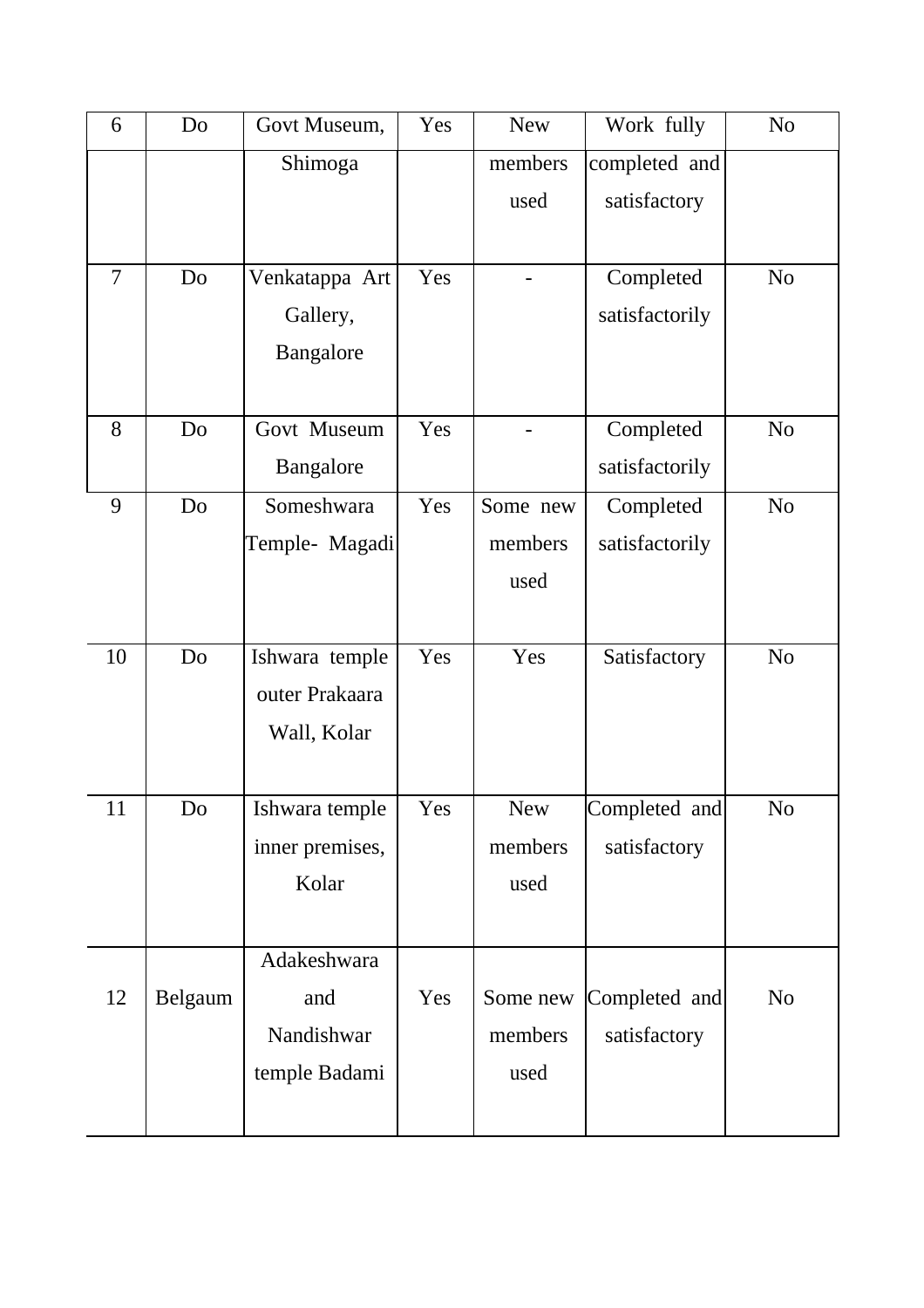| 13 | Do | Bhairaweshwar         | Yes        | Some new   | Completed and               | N <sub>o</sub> |
|----|----|-----------------------|------------|------------|-----------------------------|----------------|
|    |    | Temple                |            | members    | satisfactory                |                |
|    |    | Nandikeshwar,         |            | added.Some |                             |                |
|    |    | <b>Bagalkot</b>       |            | scratched  |                             |                |
|    |    |                       |            | developed  |                             |                |
|    |    |                       |            | but        |                             |                |
|    |    |                       |            | negligible |                             |                |
|    |    |                       |            |            |                             |                |
| 14 | Do | Shrimanthgarh         | Yes        | <b>New</b> | Completed                   | No adverse     |
|    |    | Fort, Devihal,        |            | members    | satisfactorily.             | impact         |
|    |    | Gadag                 |            | used       |                             |                |
|    |    |                       |            |            |                             |                |
| 15 | Do | Someshwar             | Yes        | <b>New</b> | Satisfactory but No adverse |                |
|    |    | temple                |            | members    | inadequate                  | impact         |
|    |    | Laxmeshwar -          |            | used       | funds                       |                |
|    |    | Gadag                 |            |            |                             |                |
|    |    |                       |            |            |                             |                |
| 16 | Do | Kalia Masjid          | Yes        | Many new   | Satisfactory                | No adverse     |
|    |    | Lakshmeshwar,         |            | members    |                             | impact.        |
|    |    | Gadag                 |            | introduced |                             |                |
|    |    |                       |            |            |                             |                |
| 17 | Do | <b>Kere Someshwar</b> | Yes        |            | Satisfactory                | No adverse     |
|    |    | temple, Kalkeri,      |            |            |                             | impact is      |
|    |    | Haveri                |            |            |                             | observed       |
|    |    |                       |            |            |                             |                |
| 18 | Do | Someshwar             | <b>Not</b> |            | Works not as                | No adverse     |
|    |    | temple, Ablur,        | fully      |            | per                         | impact         |
|    |    | Haveri                |            |            | archaeological              | observed       |
|    |    |                       |            |            | work codes,                 |                |
|    |    |                       |            |            | principles and              |                |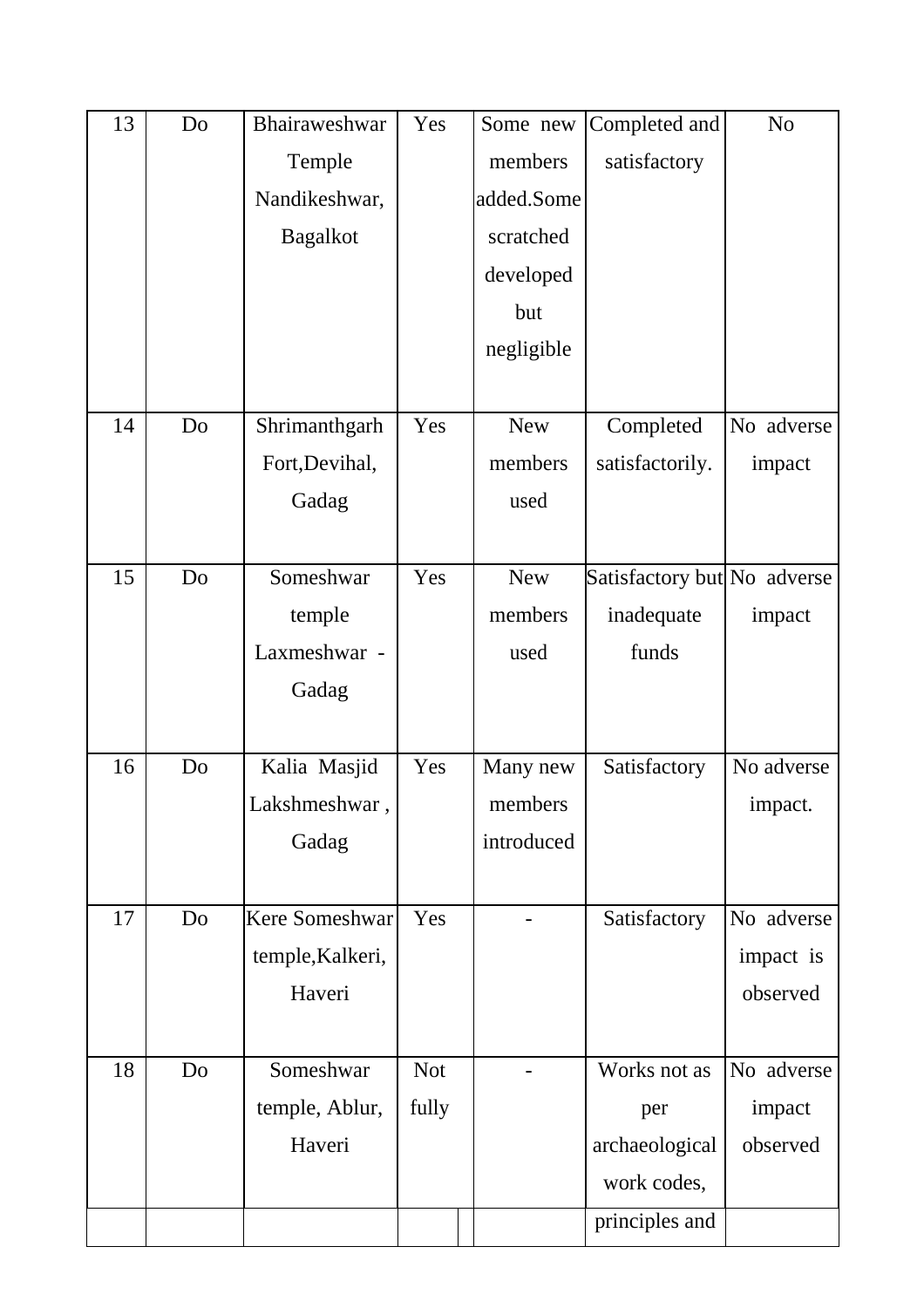|    |    |                  |                |              | guidelines.      |              |
|----|----|------------------|----------------|--------------|------------------|--------------|
|    |    |                  |                |              |                  |              |
| 19 | Do | Gaddige math     | N <sub>0</sub> | Work is      | Work stopped     | <b>NA</b>    |
|    |    | and Mahantesh    |                | partially    | due to dispute   |              |
|    |    | Math Sonda,      |                | completed    |                  |              |
|    |    | Sirsi            |                | and          |                  |              |
|    |    |                  |                | abandoned    |                  |              |
|    |    |                  |                |              |                  |              |
| 20 | Do | Surya            | N <sub>o</sub> | Work not as  | Not fully        | No major     |
|    |    | Devaraseegehalli |                | per          | satisfactory but | adverse      |
|    |    | Belgaum          |                | archaeologi  | imperative       | impact but   |
|    |    |                  |                | cal work     |                  | $\mathbf{1}$ |
|    |    |                  |                | codes,       |                  |              |
|    |    |                  |                | principles   |                  |              |
|    |    |                  |                | and          |                  |              |
|    |    |                  |                | guidelines.  |                  |              |
|    |    |                  |                |              |                  |              |
|    |    | Rani             |                |              | Works            |              |
| 21 | Do | Chennamma        | Yes            | Satisfactory | executed         | No adverse   |
|    |    | Museum, Kittur   |                |              | as per estimate  | impact       |
|    |    |                  |                |              | and found        | observed     |
|    |    |                  |                |              | satisfactory     |              |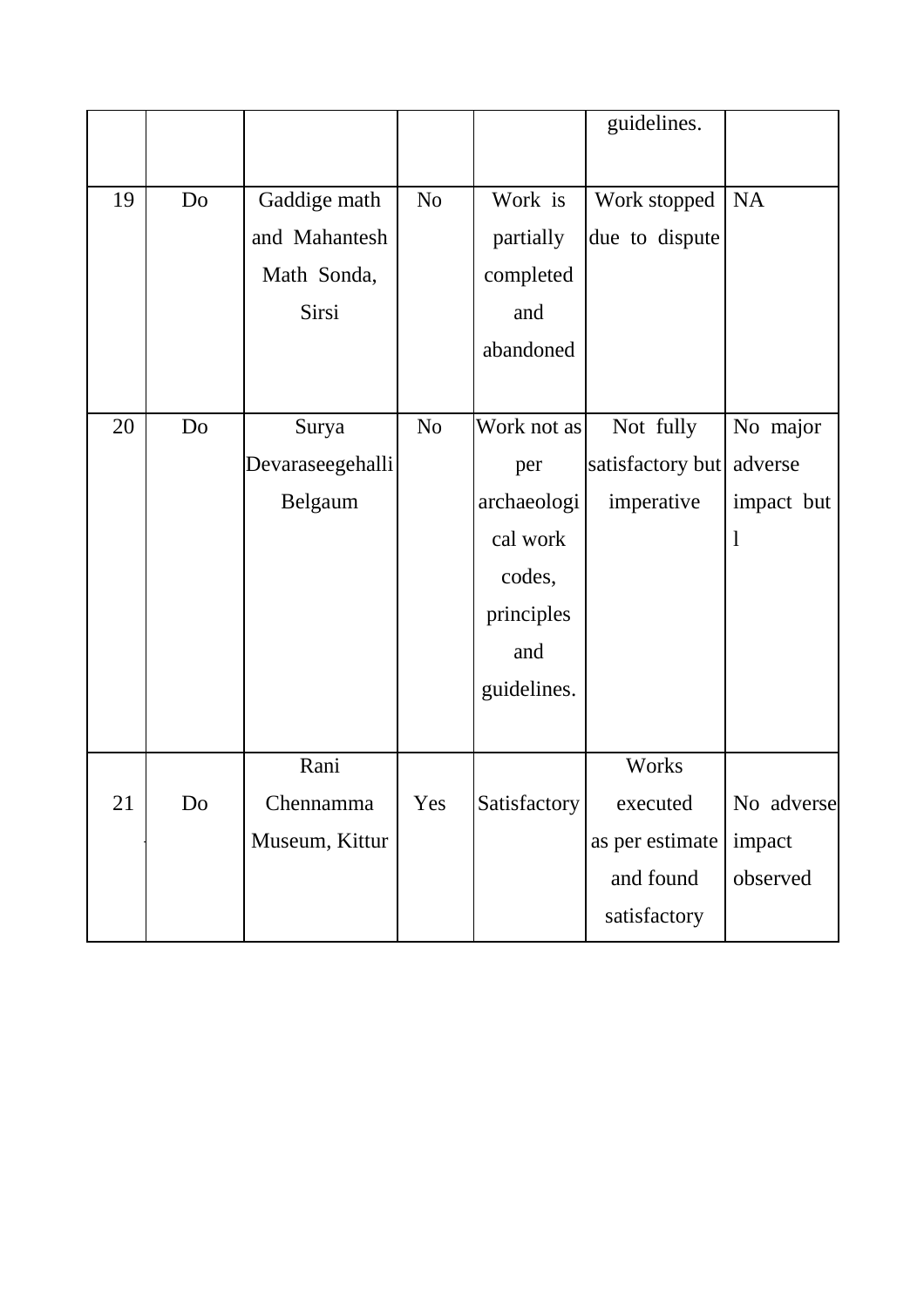|    |                |                      |     |            |                | Some        |
|----|----------------|----------------------|-----|------------|----------------|-------------|
| 22 | Do             | Kittur Fort          | Yes | Complied   | Satisfactory   | more        |
|    |                |                      |     |            |                | work        |
|    |                |                      |     | with       |                | needs       |
|    |                |                      |     |            |                | to be taken |
|    |                |                      |     |            |                | up          |
|    |                |                      |     |            |                |             |
| 23 | D <sub>o</sub> | <b>Ishwar Temple</b> | Yes | Complied   | Work exexuted  | No adverse  |
|    |                | Hebbal,              |     | with       | as per         | impact      |
|    |                | Basavanbagewad       |     |            |                |             |
|    |                | $\mathbf{i}$         |     |            | archaeological | observed    |
|    |                | , Bijapur            |     |            | work codes,    |             |
|    |                |                      |     |            | principles and |             |
|    |                |                      |     |            | guidelines and |             |
|    |                |                      |     |            | satisfactory.  |             |
|    |                |                      |     |            |                |             |
| 24 | D <sub>o</sub> | Jain Basadi,         | Yes | Complied   | Satisfactory   | No adverse  |
|    |                | Aratal, Haveri       |     | with       |                | impact.     |
|    |                |                      |     |            |                |             |
| 25 | Do             | Parasgarh fort       | Yes | Completed  | Work in        | No adverse  |
|    |                |                      |     |            | accordance     |             |
|    |                | Kadasiddeshwar       |     |            | with           | impact is   |
|    |                | temple,              |     |            |                |             |
|    |                |                      |     |            |                |             |
|    |                | Savadatti,           |     |            | archaeological | observed    |
|    |                | Belgaum              |     |            | works code,    |             |
|    |                |                      |     |            | principles and |             |
|    |                |                      |     |            | guidelines.    |             |
| 26 | Gulbarga       | Balakrishna          | Yes | Major work | Work found to  | No adverse  |
|    |                | Temple,              |     | done using | be as per      | impact      |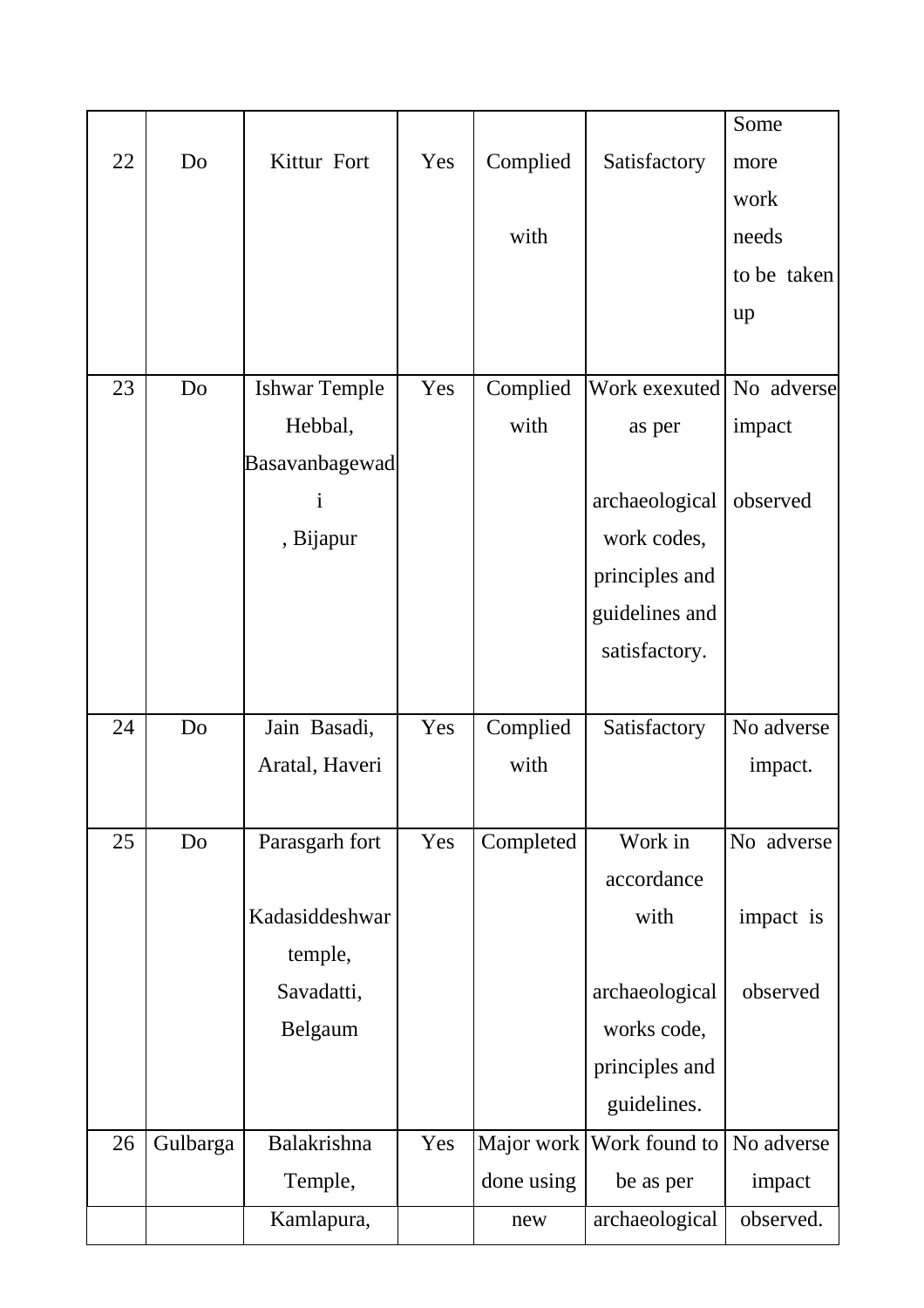|    |    | <b>Bellary</b> |     | members. | works code,                |                       |
|----|----|----------------|-----|----------|----------------------------|-----------------------|
|    |    |                |     |          | principles and             |                       |
|    |    |                |     |          | guidelines.                |                       |
|    |    |                |     |          |                            |                       |
|    |    | Chikkammanagu  |     |          |                            |                       |
| 27 | Do | d              | Yes | Yes but  | Work as per                | No adverse            |
|    |    | i, Kamalapur,  |     | new      | archaeological impact seen |                       |
|    |    | <b>Bellary</b> |     | members  | work codes                 |                       |
|    |    |                |     | used     | principles and             |                       |
|    |    |                |     |          | guidelines                 |                       |
|    |    |                |     |          | satisfactory.              |                       |
|    |    |                |     |          |                            |                       |
| 28 | Do | Green Law      | Yes | Yes      | Work in                    | The work              |
|    |    |                |     |          | accordance                 | ha                    |
|    |    | Gallery Hampi, |     |          | with                       | resulted<br>${\bf S}$ |
|    |    |                |     |          |                            | $\mathbf{i}$          |
|    |    | <b>Bellary</b> |     |          | Archaeological             | better<br>$\mathbf n$ |
|    |    |                |     |          | codes                      | look                  |
|    |    |                |     |          | satisfactory.              |                       |
|    |    |                |     |          |                            |                       |
| 29 | Do | Ancient Fort   | Yes | Yes      | Works carried No adverse   |                       |
|    |    | Gate, Anegundi |     |          | out as per                 | impact was            |
|    |    |                |     |          | archaeological             | observed              |
|    |    |                |     |          | codes,                     |                       |
|    |    |                |     |          | principles and             |                       |
|    |    |                |     |          | guidelines.                |                       |
|    |    |                |     |          |                            |                       |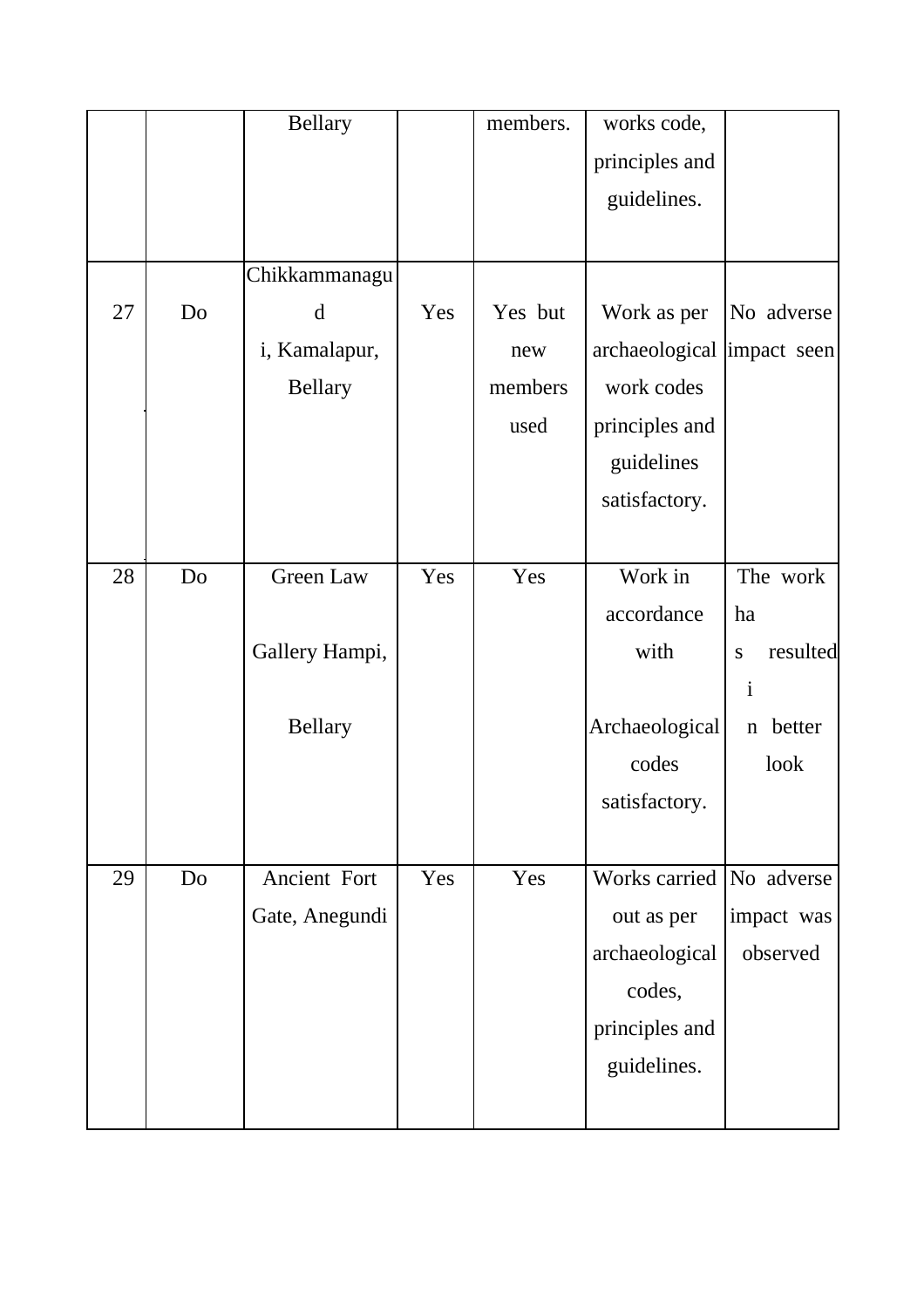| 30 | Do | Jain Basadi,  | Yes | Yes        | Work carried    |            |
|----|----|---------------|-----|------------|-----------------|------------|
|    |    | Anegundi,     |     |            | out in          |            |
|    |    |               |     |            | accordance      |            |
|    |    | Bellary       |     |            | with            |            |
|    |    |               |     |            | the             |            |
|    |    |               |     |            | archaeological  |            |
|    |    |               |     |            | work codes,     |            |
|    |    |               |     |            | principles and  |            |
|    |    |               |     |            | guidelines and  |            |
|    |    |               |     |            | considered      |            |
|    |    |               |     |            | good            |            |
|    |    |               |     |            |                 |            |
| 31 | Do | Navarang      | Yes | Partly yes | Works, full     | No adverse |
|    |    | Darwaza       |     |            |                 |            |
|    |    | Museum        |     |            | shape has been  | impact     |
|    |    | Raichur       |     |            | restored to the | observed   |
|    |    |               |     |            | monument        |            |
|    |    |               |     |            | /museum as per  |            |
|    |    |               |     |            | original style  |            |
| 32 | Do | Venkateshwara | Yes | Yes        | Work carried    | No adverse |
|    |    | Temple Gabbur |     |            | out without     | impact     |
|    |    | Raichur       |     |            | harming the     |            |
|    |    |               |     |            | structure.      |            |
|    |    |               |     |            |                 |            |
| 33 | Do | Mudgal Fort,  | Yes | Yes        | Work carried    | No adverse |
|    |    | Raichur       |     |            | out as per the  | impact     |
|    |    |               |     |            | archaeological  |            |
|    |    |               |     |            | work codes and  |            |
|    |    |               |     |            | guidelines      |            |
|    |    |               |     |            |                 |            |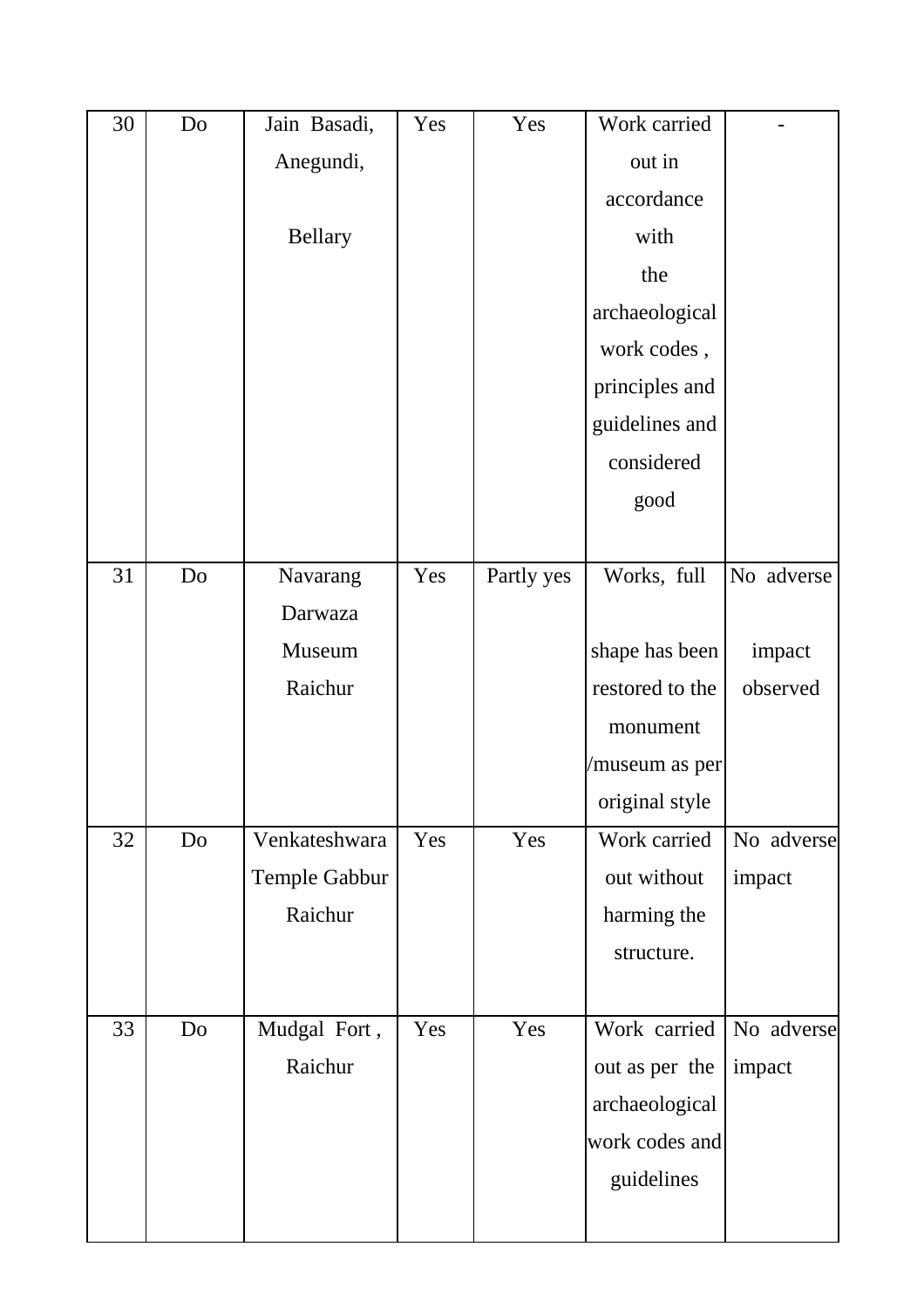| 34 | Do     | Uma Maheshwar  | Yes            | Satisfactory | The work       | No adverse   |
|----|--------|----------------|----------------|--------------|----------------|--------------|
|    |        | Temple Umapur, |                |              | executed in    | impact       |
|    |        |                |                |              | accordance     |              |
|    |        | <b>Bidar</b>   |                |              | with           |              |
|    |        |                |                |              | the            |              |
|    |        |                |                |              | archaeological |              |
|    |        |                |                |              | work codes,    |              |
|    |        |                |                |              | principles and |              |
|    |        |                |                |              | guidelines.    |              |
|    |        |                |                |              |                |              |
| 35 | Mysore | Yoganarashimha | Yes            | Satifactory  | The work in    | Violation of |
|    |        |                |                |              | accordance     |              |
|    |        | temple,        |                |              | with           | Archaeologi  |
|    |        | Srirngapattan, |                |              | the            | can codes    |
|    |        | Mandya         |                |              | archaeological | and          |
|    |        |                |                |              | work codes and | principles   |
|    |        |                |                |              | guidelines.    |              |
|    |        |                |                |              |                |              |
| 36 | Do     | Varadaraja     | N <sub>o</sub> | <b>Not</b>   | Work carried   | Violative    |
|    |        | Temple Maddur  |                | satisfactory | out is highly  |              |
|    |        |                |                |              | objectionable  |              |
|    |        |                |                |              | in             |              |
|    |        |                |                |              | terms of       |              |
|    |        |                |                |              |                |              |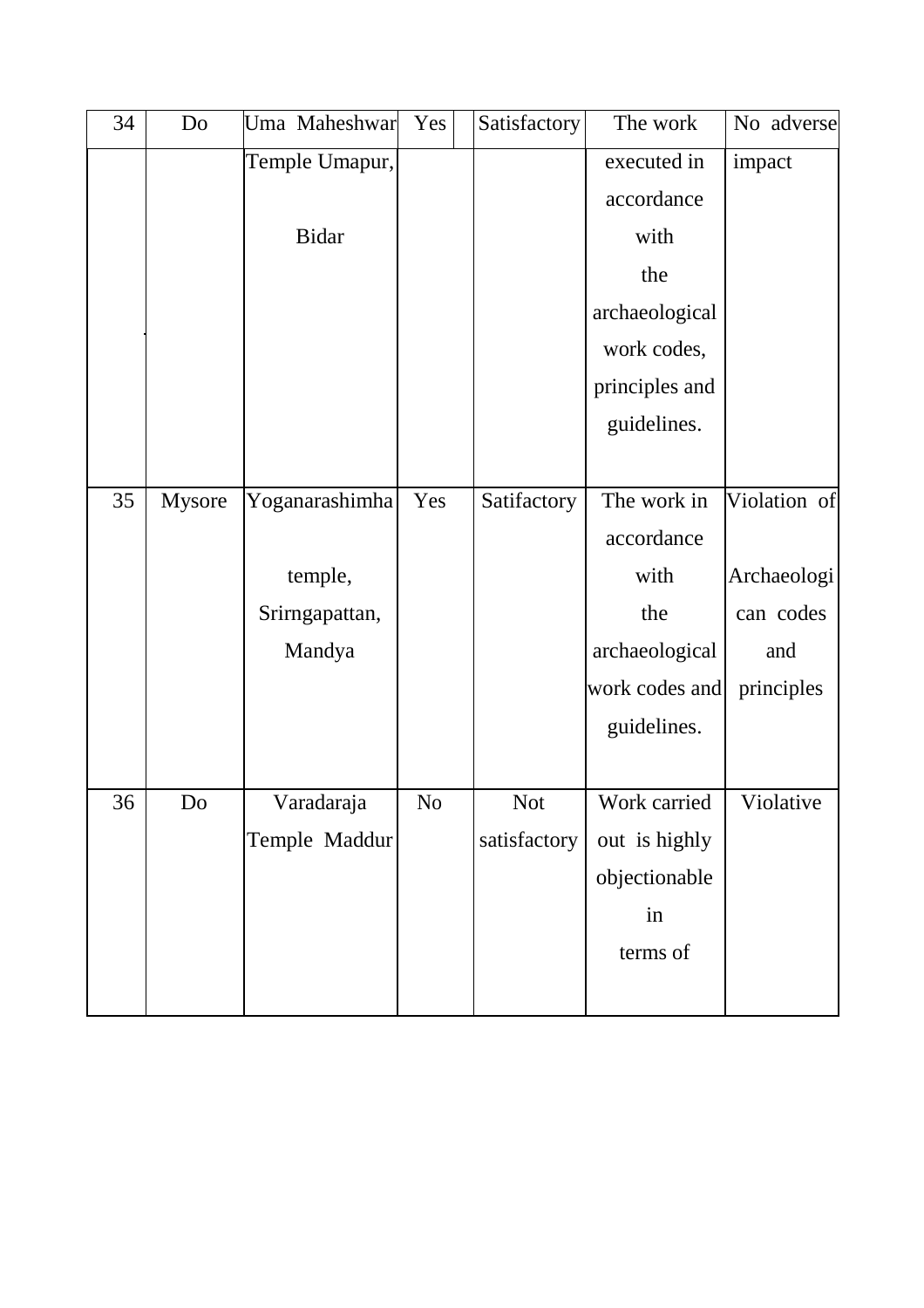|    |    |                 |                |              | archeological                      |              |
|----|----|-----------------|----------------|--------------|------------------------------------|--------------|
|    |    |                 |                |              | works code,                        |              |
|    |    |                 |                |              | principles and                     |              |
|    |    |                 |                |              | guidelines and                     |              |
|    |    |                 |                |              | <i>is</i>                          |              |
|    |    |                 |                |              | controversial.                     |              |
|    |    |                 |                |              |                                    |              |
| 37 | Do | Iswara          | Yes            |              | Satisfactory Work executed         | Works        |
|    |    | Veerabhadreshw  |                |              |                                    |              |
|    |    | $\rm{a}$        |                |              | with the                           | violate      |
|    |    | r temple,       |                |              |                                    | archaeologi  |
|    |    | Asandi,         |                |              | introduction of                    | $\mathbf{C}$ |
|    |    | Kadur           |                |              | new granite                        | al codes     |
|    |    | Chikkamagalur   |                |              | massive stone                      | and norms    |
|    |    |                 |                |              | highly                             | and distort  |
|    |    |                 |                |              | objectionable.                     | originality  |
|    |    |                 |                |              |                                    |              |
|    |    |                 |                |              |                                    | Violation    |
| 38 | Do | Keshava Ishwara | N <sub>0</sub> | Not          | Work executed of                   |              |
|    |    |                 |                |              |                                    | Archaeolog   |
|    |    | Temple Angadi   |                |              | satisfactory   by introduction   i |              |
|    |    | Mudigere,       |                |              | of new granite                     | cal codes    |
|    |    | Chikkamagalur   |                |              | massive                            | and          |
|    |    |                 |                |              | stonemember is                     | principles   |
|    |    |                 |                |              | highly                             |              |
|    |    |                 |                |              | objectionable                      |              |
|    |    |                 |                |              |                                    |              |
| 39 | Do | Govindeshwara   | N <sub>o</sub> | <b>Not</b>   | The work                           | Work was     |
|    |    | temple          |                | satisfactory | carried out                        | done in      |
|    |    | Koravangala,    |                |              | deviated by                        | violation of |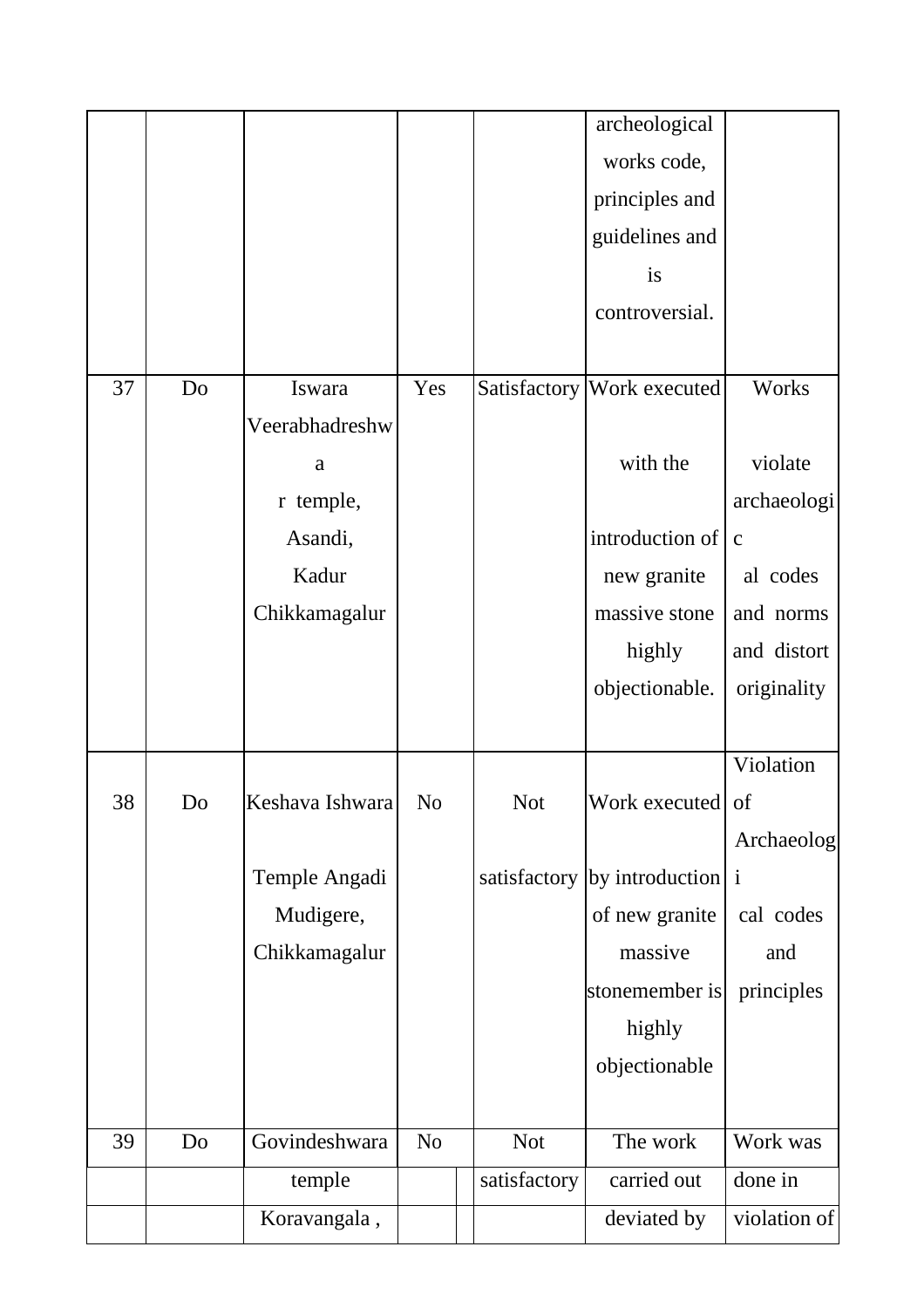|    |    | Hassan           |     |              | using new                    | codes.       |
|----|----|------------------|-----|--------------|------------------------------|--------------|
|    |    |                  |     |              | stones, and                  |              |
|    |    |                  |     |              | found not-                   |              |
|    |    |                  |     |              | satisfactory.                |              |
|    |    |                  |     |              |                              |              |
|    |    |                  |     |              | Works                        |              |
| 40 | Do | Govt Museum      | Yes | Satisfactory | executed                     | No adverse   |
|    |    | Madikeri         |     |              | as per estimate              | impact       |
|    |    |                  |     |              | and found                    | observed     |
|    |    |                  |     |              | satisfactory.                |              |
|    |    |                  |     |              |                              |              |
|    |    |                  |     |              |                              |              |
|    |    |                  |     |              | Works                        |              |
| 41 | Do | Govt Museum      | Yes | Satisfactory | executed                     | No adverse   |
|    |    | Mysore           |     | with some    | as per estimate              | impact       |
|    |    |                  |     | defeiciencie | provisions                   | observed     |
|    |    |                  |     | ${\bf S}$    | found                        |              |
|    |    |                  |     |              | satisfactory.                |              |
|    |    |                  |     |              |                              |              |
|    |    |                  |     |              |                              | Developme    |
| 42 | Do | Channakeshav     | Yes |              | Satisfactory Work executed n |              |
|    |    | Temple, Bhreya,  |     |              | in accordance                | t of         |
|    |    | <b>K</b> R Nagar |     |              | with the                     | scratches    |
|    |    |                  |     |              | archeological                | affected the |
|    |    |                  |     |              | work codes,                  | structure.   |
|    |    |                  |     |              | principles and               |              |
|    |    |                  |     |              | guidelines is                |              |
|    |    |                  |     |              | satisfactory.                |              |
|    |    |                  |     |              |                              |              |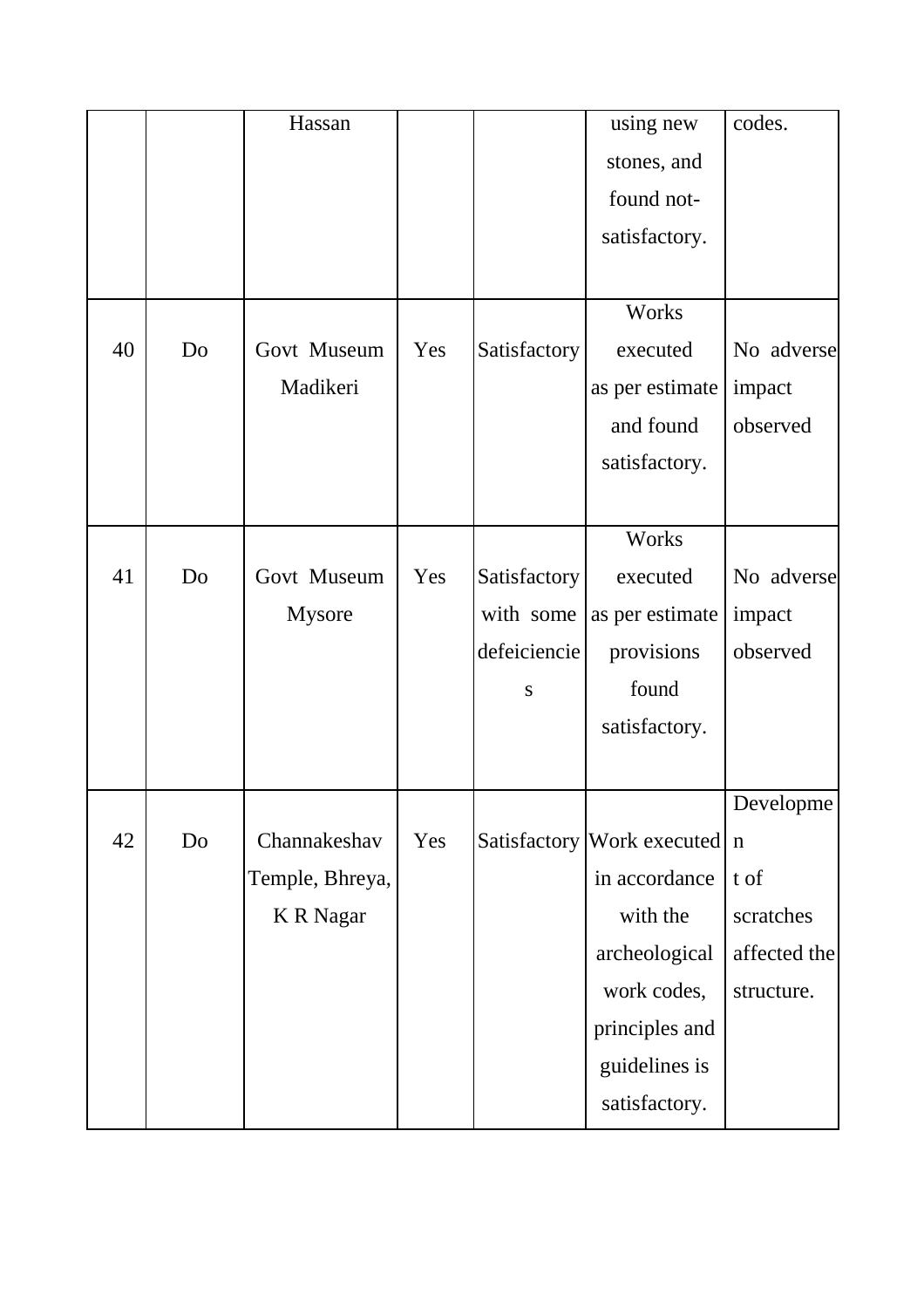|    |    |                |     | Satisfactor |                          |            |
|----|----|----------------|-----|-------------|--------------------------|------------|
| 43 | Do | Bhujangeshwar  | Yes | y           | Work executed No adverse |            |
|    |    | temple Umathur |     |             | in accordance            | impact     |
|    |    |                |     |             | with the                 | observed   |
|    |    |                |     |             | archeological            |            |
|    |    |                |     |             | work codes,              |            |
|    |    |                |     |             | principles and           |            |
|    |    |                |     |             | guidelines is            |            |
|    |    |                |     |             | satisfactory.            |            |
|    |    |                |     |             |                          |            |
|    |    |                |     | Satisfactor |                          |            |
| 44 | Do | Kalyani Sri    | Yes | y           | The work                 | No adverse |
|    |    | Bhuvaneshwari  |     |             | executed is              | impact was |
|    |    | temple Melkote |     |             | almost in                | observed   |
|    |    |                |     |             | accordance               |            |
|    |    | Pandavpura,    |     |             | with                     |            |
|    |    | Mandya         |     |             | the                      |            |
|    |    |                |     |             | archaeological           |            |
|    |    |                |     |             | work codes,              |            |
|    |    |                |     |             | principles and           |            |
|    |    |                |     |             | guidelines               |            |
|    |    |                |     |             |                          |            |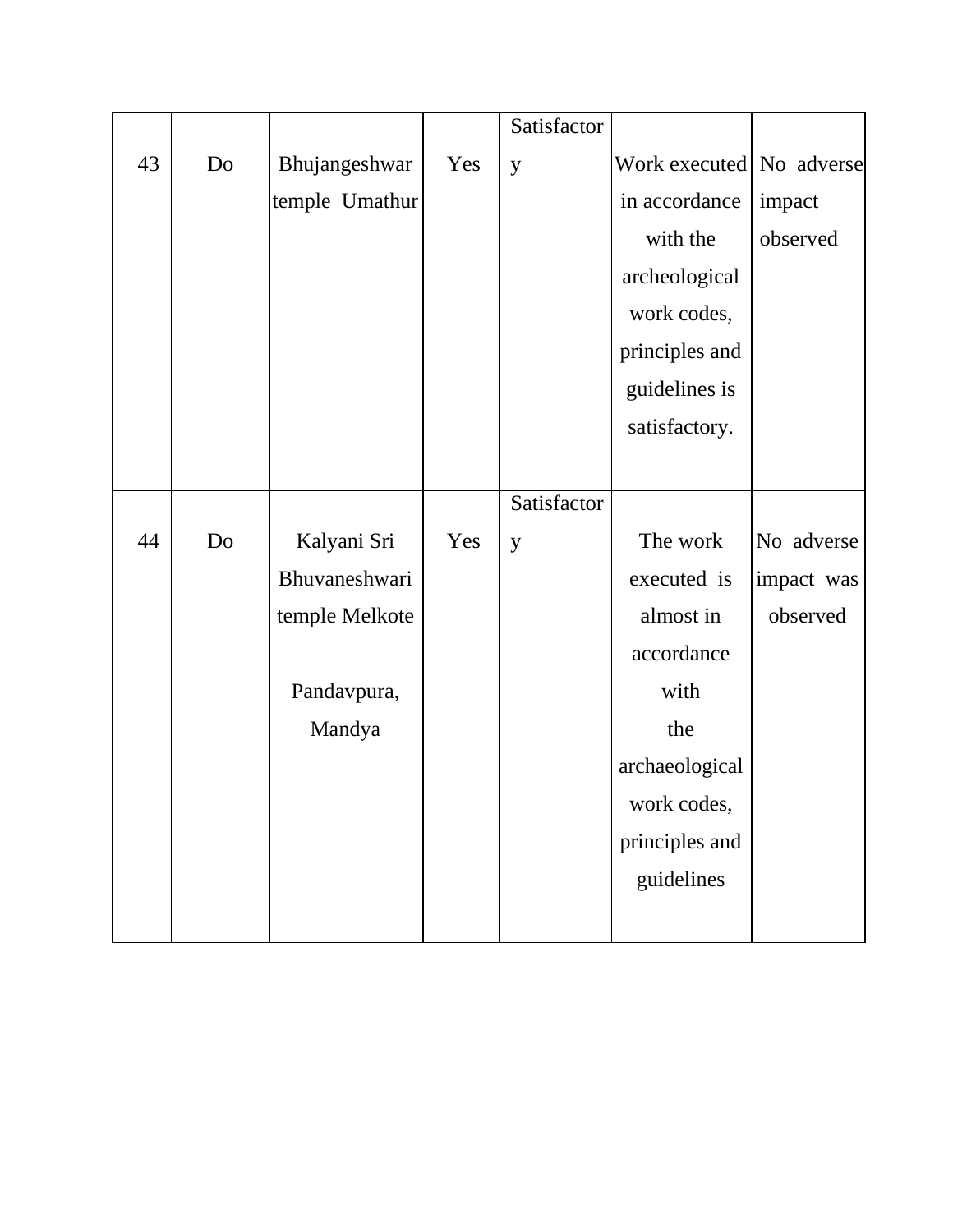#### **Findings**

- 1. The documentation of historical sites and monuments is incomplete. In 2003 there were 752 historical sites and monuments, 25,000 are identified now, but documentation of about one lakh unprotected monuments is pending. In listing, temples predominate.
- 2. Archaeology department has not formulated any policy on prioritization of sites and monuments to be conserved and maintained.
- 3. Heritage buildings are declared under the Town and Country Planning Act by different authorities.
- 4. Structures and sites covered under the Karnataka Ancient and Historical Monuments and Archaeological Sites and Remains Act 1961 can be taken for restoration/ conservation. The conditions being :
	- (a) It should be more than 100 years old,
	- (b) It should be archaeologically good, and,
	- (c) It should have the ability to attract tourism.
	- 5. Budget thus goes to tourist attractions, not historically important sites and structures.
	- 6. Encroachment of the lands under historical sites and monuments in present.
	- 7. Restoration generally has not affected the original structure and style.
	- 8. During restoration, old members buried/half buried nearly were not unearthed. In case of temples, deity location and re-installation not done.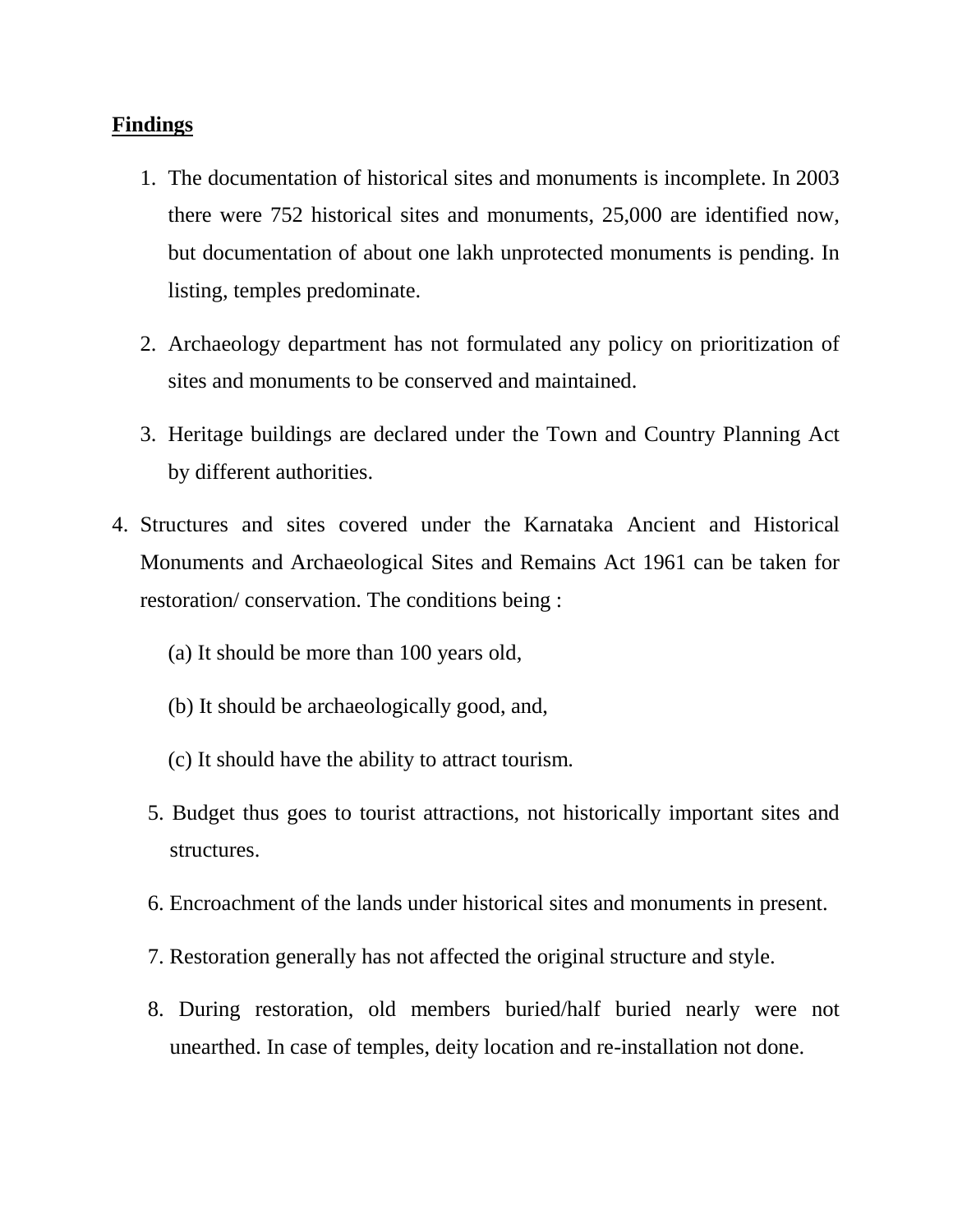## **Recommendations**

- 1. The documentation of historical monuments and sites need to be completed at the earliest. The list should be in public domain, public response/information needs to be considered and used for updating the list and effecting correction.
- 2. After the monuments have been documented and enlisted, they need to be listed on the basis of historical, archaeological, architectural and cultural significance.
- 3. Archaeology department should formulate a policy on the basis of which conservation and restoration of monuments and sites needs is be done. Tourism potential may be given a place in the policy
- 4. All entry/camera and other fees collected for any monument or site should go to a corpus which may be utilized only for monument restoration/conservation and providing facilities for tourists. Any surplus may be contemplated to be used for other monuments which are important, but have less tourism potential.
- 5. Encroachment of lands, misusing and destroying the structures that are a part of historical site or monument needs to be dealt with by –
	- Surveying and marking on ground the extent that is protected along with the monument/site, and,
	- Section 26 in specific, and the Karnataka Ancient and Historical Monuments and Archaeological Sites and Remains Act 1961 generally, may be suitably amended so that offences are punished